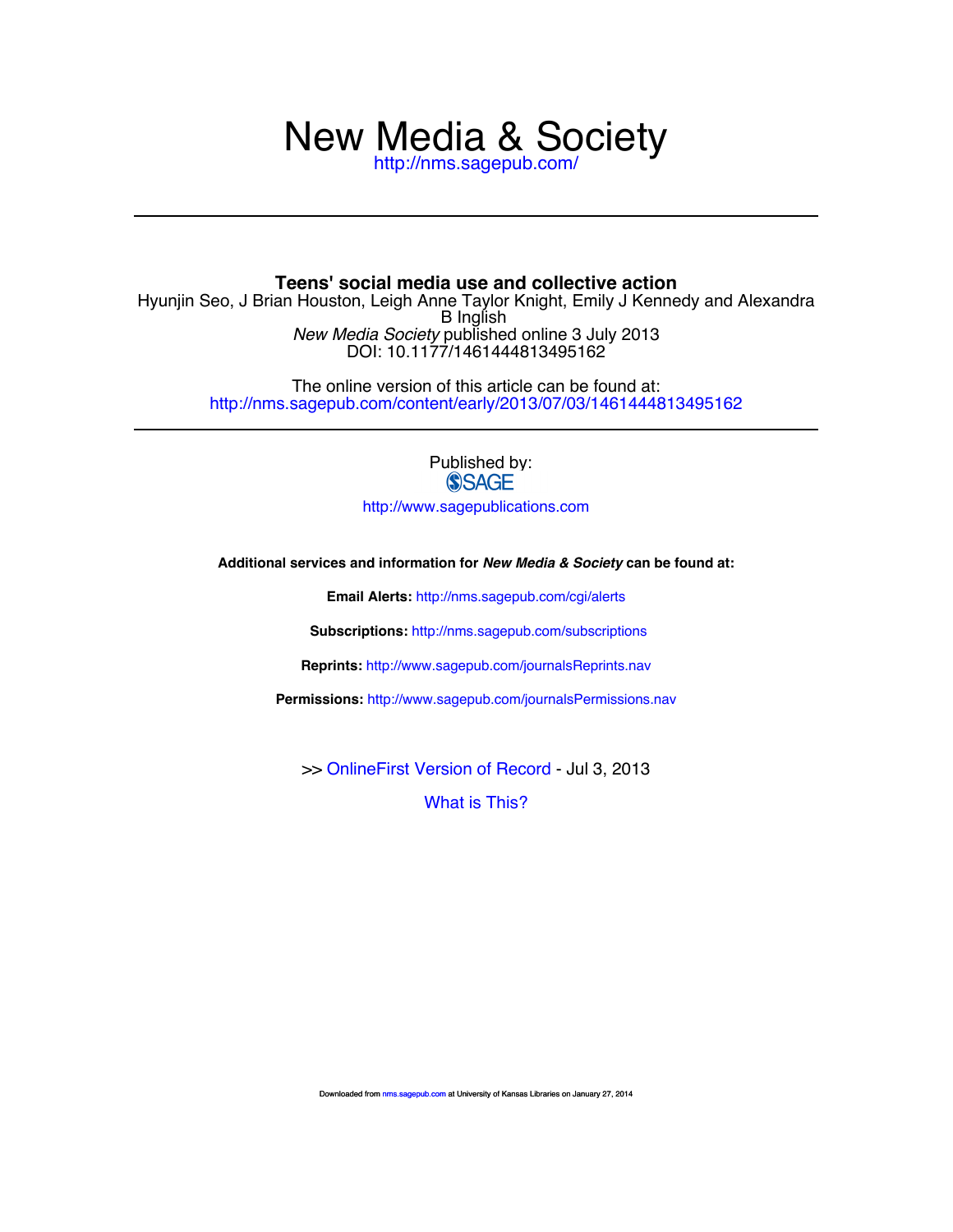

*Article*

# **Teens' social media use and collective action**

new media & society  $0(0)$  1–20 © The Author(s) 2013 Reprints and permissions: sagepub.co.uk/journalsPermissions.nav DOI: 10.1177/1461444813495162 nms.sagepub.com

#### **SSAGE**

**Hyunjin Seo** University of Kansas, USA

#### **J Brian Houston**

University of Missouri-Columbia, USA

### **Leigh Anne Taylor Knight**

Kansas City Area Education Research Consortium, USA

# **Emily J Kennedy and Alexandra B Inglish**

University of Kansas, USA

#### **Abstract**

This research examined how *social self-efficacy, collective self-esteem*, and *need to belong* can be used to predict teens' use of social media. The particular focus was on how these social psychological variables together with social media use account for variation in teens' participation in a flash mob – an exemplar of 21st-century collective action. Empirical data come from a survey of teens in a major Midwestern city in the USA. Teens' need to belong was positively associated with the amount of time they reported spending on social networking sites, even when controlling for gender, race, and household socio-economic status. Both teens' social self-efficacy and time spent on YouTube were positively associated with their intention to participate in a flash mob in the future. These and other findings are discussed in the context of the role of social media in youth culture and collective action.

#### **Keywords**

Collective action, collective self-esteem, flash mob, need to belong, self-efficacy, social media, teen

#### **Corresponding author:**

Hyunjin Seo, School of Journalism and Mass Communications, University of Kansas, 1435 Jayhawk Blvd., Lawrence, KS 66045, USA. Email: hseo@ku.edu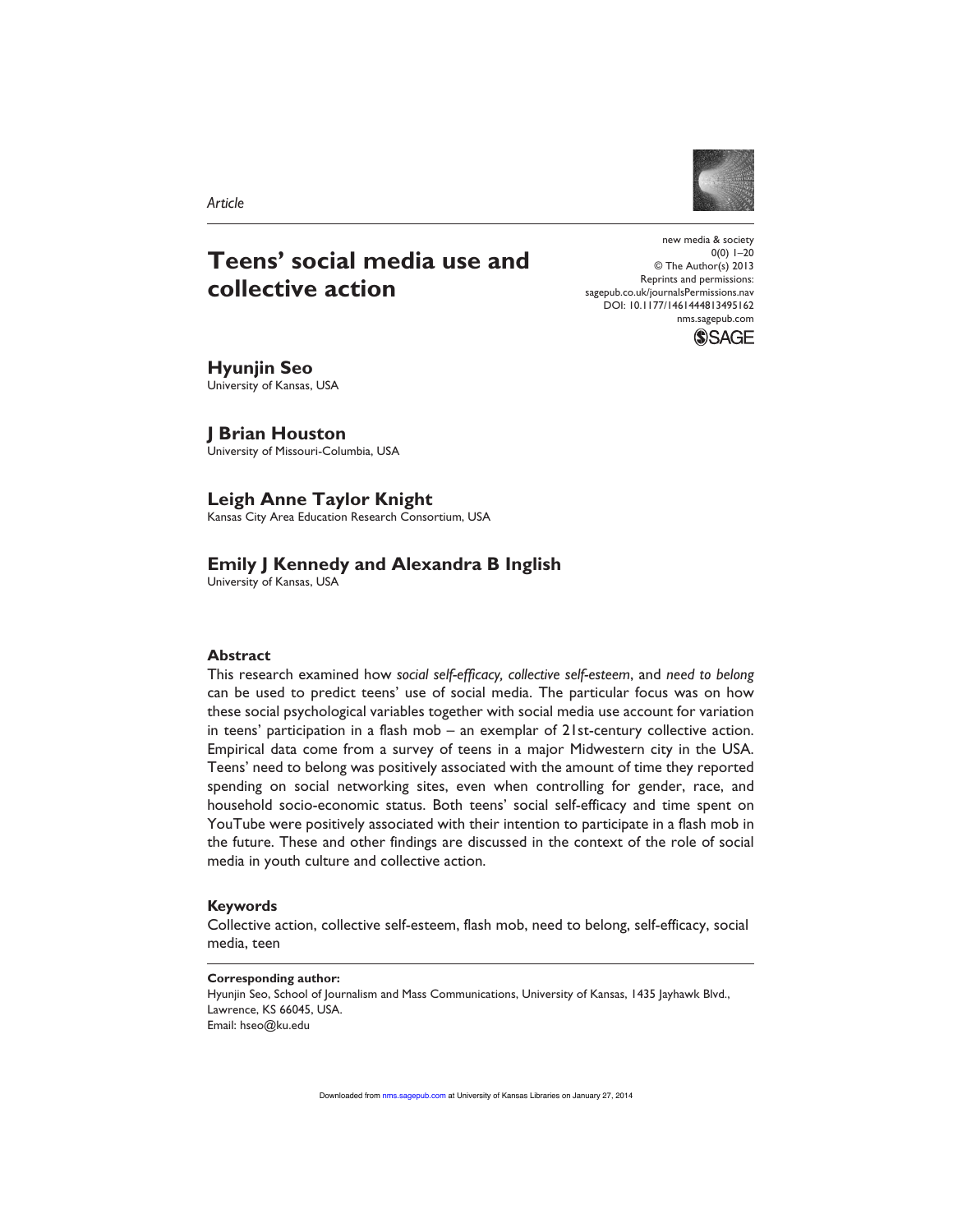#### **Introduction**

The wide availability of digital media has influenced the ways teens build and maintain social networks, as well as how they consume and share information. According to surveys of US teens by the Pew Research Center, the proportion of teens with Internet access has increased from 87% in 2004 to 95% in 2012, and the proportion of teens engaging in some form of social media usage has increased from 55% in 2006 to 83% in 2012 (Duggan and Brenner, 2013; Lenhart, 2012; Lenhart et al., 2011; Madden et al., 2013; Purcell, 2012). Social media refers to Internet-based applications that allow people to create and exchange content using digital network technologies (boyd and Ellison, 2008; Kaplan and Haenlein, 2010). Online behavior of these digital natives – the generation born after the general introduction of digital technologies and that has grown up immersed in and familiar with those technologies – has been studied in many different contexts, including civic engagement, identity, and social inclusion (e.g., Bennett et al., 2011; Hundley and Shyles, 2010; Ito et al., 2010; Ledbetter et al., 2011; Lenhart et al., 2011; Palfrey and Gasser, 2008).

A relatively recent question at the intersection of youth and social media is how teens are using social media to facilitate planning and organizing *flash mobs*. A flash mob is a gathering of people who assemble in a public place, carry out a brief predetermined public performance, and then quickly disperse (Solecki and Goldschmidt, 2011; Wasik, 2011). The flash mob is an important cultural phenomenon, as it has become a popular form of collective action that has been facilitated by widely available and accessible digital communication tools (Bimer et al., 2012; Earl and Kimport, 2011; Kahn and Kellner, 2004; Rheingold, 2002). Examples of recent flash mobs range from "Social Mob 4 Good", aimed at drawing attention to the challenges facing local social service agencies in the United States (CNN, 2010), to the London Olympics flash mob at Wimbledon (BBC, 2012).

As with other forms of collective action, flash mobs occasionally have taken a violent turn. For example, gunfire injured three people when hundreds of teens gathered for a late-night flash mob at an upscale shopping area in Kansas City, Missouri, in summer 2011. Philadelphia and Boston faced similar problems with a series of flash mob gatherings turning violent. These events have led to a recognition that flash mobs need to be better understood (Solecki and Goldschmidt, 2011; Wasik, 2011).

The research reported here is aimed at analyzing how teens' social media use and social psychological characteristics are associated with their participation or interest in flash mobs. In spring 2012, the authors conducted a survey of teens living in Kansas City, Missouri. Survey items covered teens' understandings and experiences with flash mobs, how teens reported using social media to organize such gatherings, and a variety of demographic and social psychological variables, including social self-efficacy and collective self-esteem. Social self-efficacy refers to how competent an individual feels in forging new relationships (Zullig et al., 2011), whereas collective self-esteem is related to the level of attachment one has to a social group (Barker, 2009; Crocker and Luhtanen, 1990; Tajfel, 1981).

Theoretical and operational linkages investigated in this study are useful for those who study teens' behavior, group identity, and collective action. In addition, the findings reported here can help policymakers identify more effective ways to encourage teens in this age of social media and online social networking.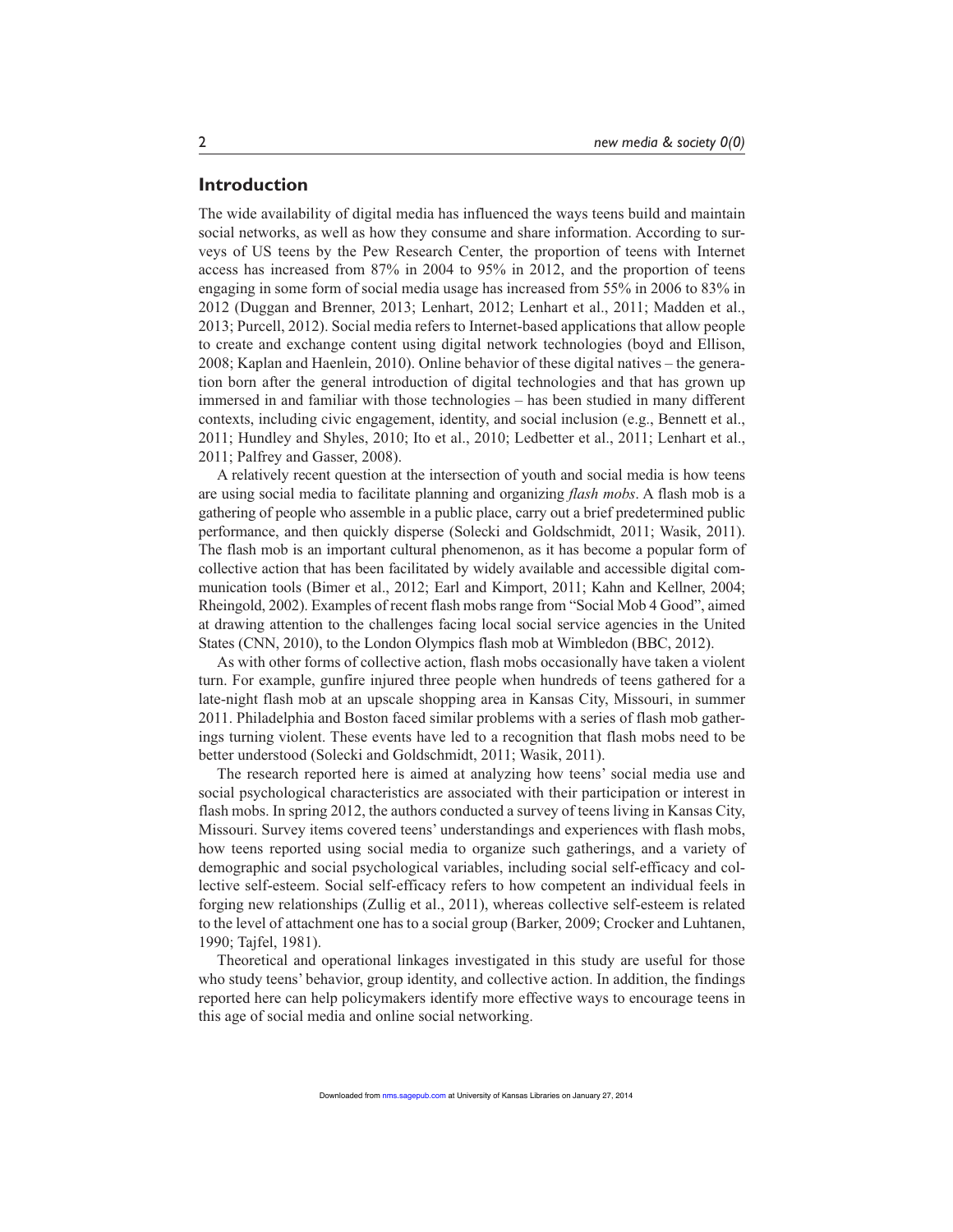#### **Teens, social media, and social psychology**

Social media sites have emerged as important forms of communication among teens in the United States (Duggan and Brenner, 2013; Ito et al., 2010; Lenhart, 2012; Purcell, 2012). More than 95% of teens used the Internet in 2012, and about 83% of teen Internet users reported using social media in 2012 – an increase from 55% in 2006 (Brenner, 2013; Lenhart, 2012; Purcell, 2012). In this paper, social media refers to Internet-based applications that allow people to create and exchange content using digital network technologies (boyd and Ellison, 2008; Kaplan and Haenlein, 2010). Facebook is the dominant social media site among teens, with 93% of teen social media users having an account with Facebook, according to 2012 reports (Lenhart, 2012; Purcell, 2012). Texting is the most preferred method of communication among teens (63%), and about 30% of teens consider social networking sites an important communication method.

While youth's use of the Internet varies (Hargittai and Hinnant, 2008; Hundley and Shyles, 2010), research suggests that the majority of teens have generally positive interactions online and find a sense of social inclusion through sharing information with peers in the digital sphere (boyd, 2008; Ito et al., 2010; Lenhart et al., 2011). The opportunity for perceived positive experiences and connectedness available through online communication renders social media a popular vehicle for teens to communicate, plan events, and meet new people. Previous studies suggest that teens find social media sites provide a place they can call home – their personal, although not private, digital space to express themselves (boyd, 2008; Correa et al., 2010; Davis, 2011; Ellison et al., 2007; Ledbetter et al., 2011). For example, Ellison et al.'s (2007) study shows that young adults' use of Facebook is positively associated with the maintenance and creation of social capital. Their research, based on a survey of undergraduate students, also suggests that Facebook usage may benefit users with low self-esteem and low life satisfaction.

Personality traits of teens or young adults have been shown to influence their social media use or online social behavior (Barker, 2009; Correa et al., 2010; Hlebec et al., 2006; Ledbetter et al., 2011; Pelling and White, 2009; Valkenburg and Peter, 2008). Based on an online survey of US young adults, Correa et al. (2010) found that extraversion and openness to experiences were positively associated with social media use. In comparison, young adults' emotional stability was negatively associated with their social media use, controlling for socio-demographics and life satisfaction.

Barker (2009) examined adolescents' motivations for using social networking sites, with a particular emphasis on group identification and collective self-esteem. Group identification refers to a member's identification with an interacting group, and collective self-esteem is defined as an individual's self-concept derived from his/her "knowledge of membership in a social group together with the value and emotional significance attached to that membership" (Barker, 2009; Crocker and Luhtanen, 1990; Tajfel, 1981: 255). According to Barker's study (2009) of adolescents, those reporting high group identification and positive collective self-esteem tended to use social networking sites mainly for contact with their closest peer groups. In comparison, adolescents reporting negative collective self-esteem tended to seek a form of virtual companionship or social compensation through engaging in social networking sites. This can be explained from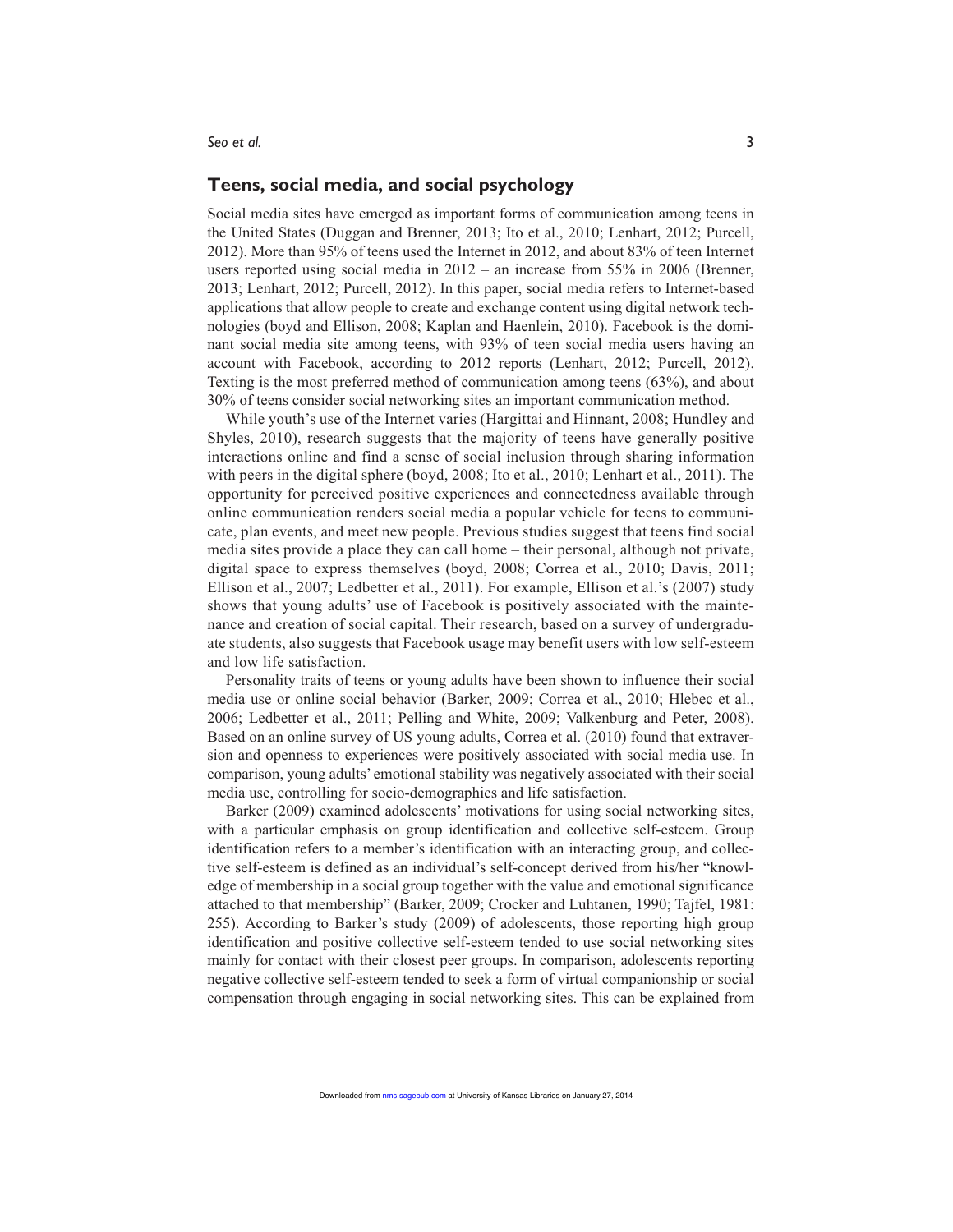the perspective of social identity gratifications, which emphasizes opportunities to identify with in-group members who look and act similarly to each other, as well as to compare themselves to out-group members (Harwood, 1999; Hlebec et al., 2006).

Teens' online social behavior has also been found to be associated with level of loneliness and need to belong (Ledbetter et al., 2011; Pelling and White, 2009; Valkenburg and Peter, 2008). In social psychology, need to belong refers to the motivation to be associated with others and to be accepted by them. Research has found that compared with non-lonely adolescents, lonely adolescents are more likely to experiment with their identities online by leveraging the relative anonymity of the Internet to learn how to interact with people (Valkenburg and Peter, 2008). For example, lonely adolescents may visit chat rooms to practice relationship formation skills and to overcome shyness by examining how people react to them online.

Social networking sites potentially satisfy teens' need for belonging. While these sites offer diverse features, people are drawn to them primarily for personal connections and sharing of their activity with a growing number of "friends" (boyd, 2008; Ito et al., 2010; Ledbetter et al., 2011; Pelling and White, 2009). A survey of college students indicated a positive relationship between need to belong and attitude toward social networking sites (Gangadharbatla, 2008). These social psychological factors – collective self-esteem, need to belong, and social self-efficacy – may help us better understand why and how and teenagers use social media for flash mobs.

#### **Flash mobs and youth collective action**

Teens' increased use of social media has important implications for collective action. Studies have shown that digital communication technologies have facilitated mobilization of individuals seeking common goals – whether civic or non-civic (Bimer et al., 2012; Earl and Kimport, 2011; Rheingold, 2002). For example, Bimer et al. pointed out that wide availability of and accessibility to communication technologies has "altered the structures and forms of collective action efforts today toward the direction of enhanced individual agency" (2012: 3). Indeed, these changes are in line with the emergence of more general decentralization and disintermediation as properties of the networked information society (Benkler, 2006; Castells, 2004; Seo and Thorson, 2012).

A flash mob is a form of collective action that has been organized mainly via social media or mobile communication devices. For the purpose of this research, a flash mob is defined as a gathering of citizens who assemble in a public place, carry out a predetermined action, and then quickly disperse (Solecki and Goldschmidt, 2011; Gore, 2010; Lee, 2011; Molnar, 2009; Wasik, 2011). A sudden appearance of hundreds of people at a New York Macy's in 2003 is widely considered as the first flash mob in the current context (Wasik, 2011). Some have suggested classifying flash mobs into different types (Gore, 2010; Molnar, 2009). For example, Molnar (2009) identified five types of flash mob based on function. They are (i) *atomized* flash mobs, which are original, apolitical, and fun; (ii) *interactive* flash mobs, which are organized often to reclaim public spaces and related to the urban playground movement – collective activities arranged via Internet-based communication tools to redeem urban spaces; (iii) *performance* flash mobs, involving carrying out brief dancing, musical, or other artistic activities; (iv)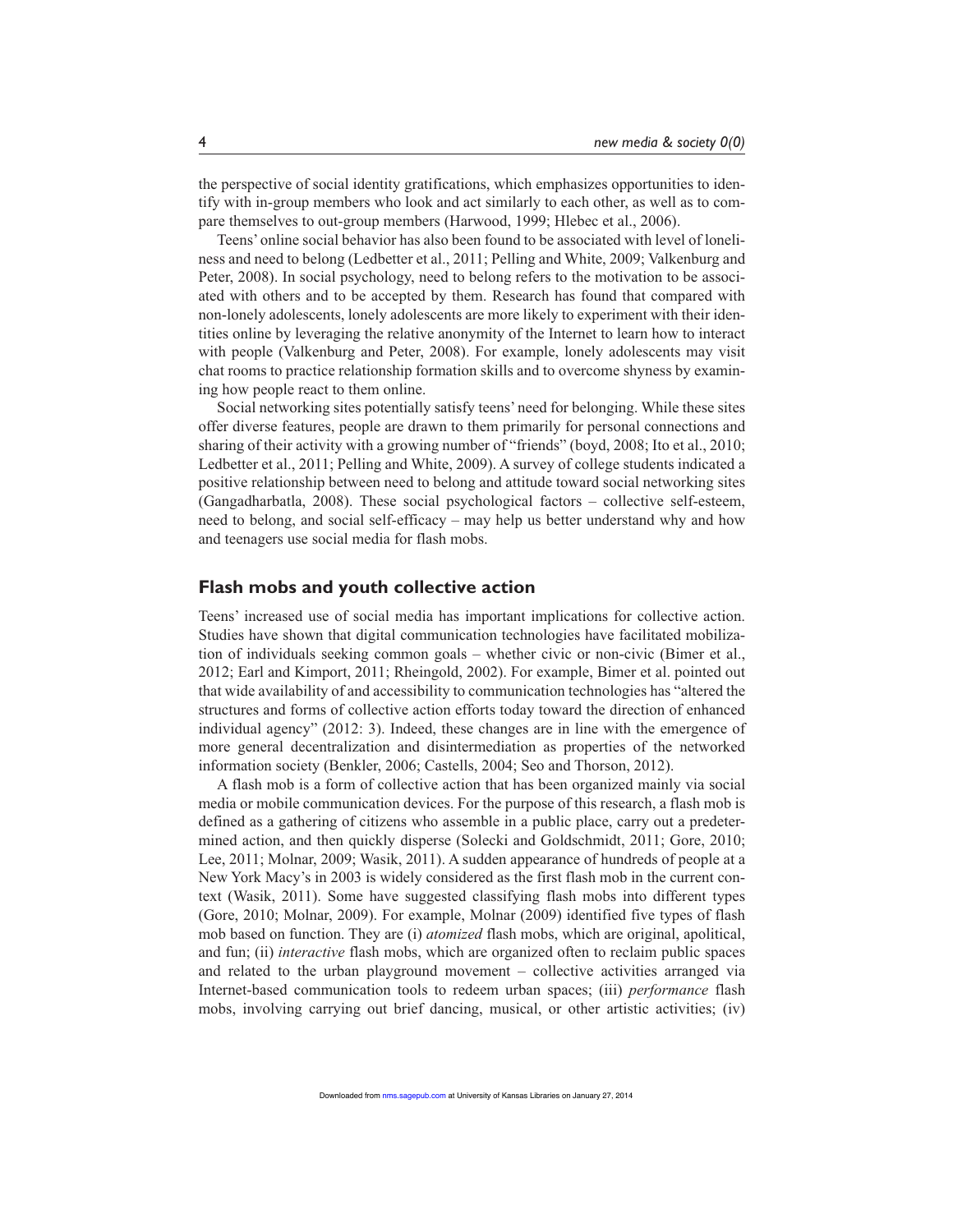*political* flash mobs, aimed at promoting a social agenda; and (v) *advertising* flash mobs, used by companies to raise awareness of their brands.

Another widely used term in this area is *smart mobs* (Rheingold, 2002). One of the most important characteristics of smart mobs is a clear social purpose. While previous studies have examined how technologies are used to organize smart mobs (Kahn and Kellner, 2004; Pickard, 2008), little research has been done to examine the role of new technologies in organizing flash mobs of non-overtly political nature. The current research attempts to fill the gap.

There are several reasons why studying youth participation in flash mobs is important. The first reason relates to the role of new digital technologies in flash mobs. Ranging from dancing performances and pillow fights to service acts aimed at helping others in need, flash mobs have a common connecting thread – they are organized, planned, and executed via social networking or mobile communication devices (Solecki and Goldschmidt, 2011; Rheingold, 2002; Wasik, 2011). With the emergence of mobile and digital communication tools, Rheingold predicted that "the combination of computation, communication, reputation and location awareness" might lead to "cooperation epidemics" or an insurgence of smart mobs (2002: 169–170). In recent flash mobs, text messaging and social media have played an important role in spreading word about proposed action and encouraging the crowd to participate in that action (Wasik, 2011). Research on flash mobs among teens in connection with their social media use provides an important opportunity to understand how the interplay of flash mobs and social media may influence youth culture.

Secondly, there are important social psychological and behavioral aspects of youth that can be studied through flash mobs. For example, participants in flash mobs often build shared identities, as suggested by Wasik, "What seems like anarchic behavior is in fact governed by a shared self-conception and thus a shared set of grievances" (Wasik, 2011: para. 3). While flash mobs may appear pointless and spontaneous to observers, they generally make sense to those who are part of the performances. Like other mass gatherings, a flash mob requires seed behavior and a degree of personal engagement (Zeitz et al., 2009). There should be an individual or a group of people who serves as the seed by engaging the crowd to take action.

Finally, studying flash mobs may suggest clues as to how to better involve teens in positive community and civic collective activities. Bennett and his colleagues discussed a shift from *dutiful citizenship* to *actualizing citizenship* in identifying a new civic paradigm (Bennett et al., 2009, 2011). They argue that this change reflects:

… a generational shift from taking cues as members of groups or out of regard for public authorities (opinion leaders, public officials, and journalists), and toward looser personal engagement with peer networks that pool (crowd source) information and organize civic action using social technologies that maximize individual expression. (Bennett et al., 2011: 839)

In fact, this argument is closely related to the observation that the emergence of digital communication technologies has lowered the "threshold for the collective action" (Bimer et al., 2012; Earl and Kimport, 2011; Rheingold, 2002). Compared with the industrial information society that relied on capital intensive and professional production, the networked information society has enabled a new environment by empowering individuals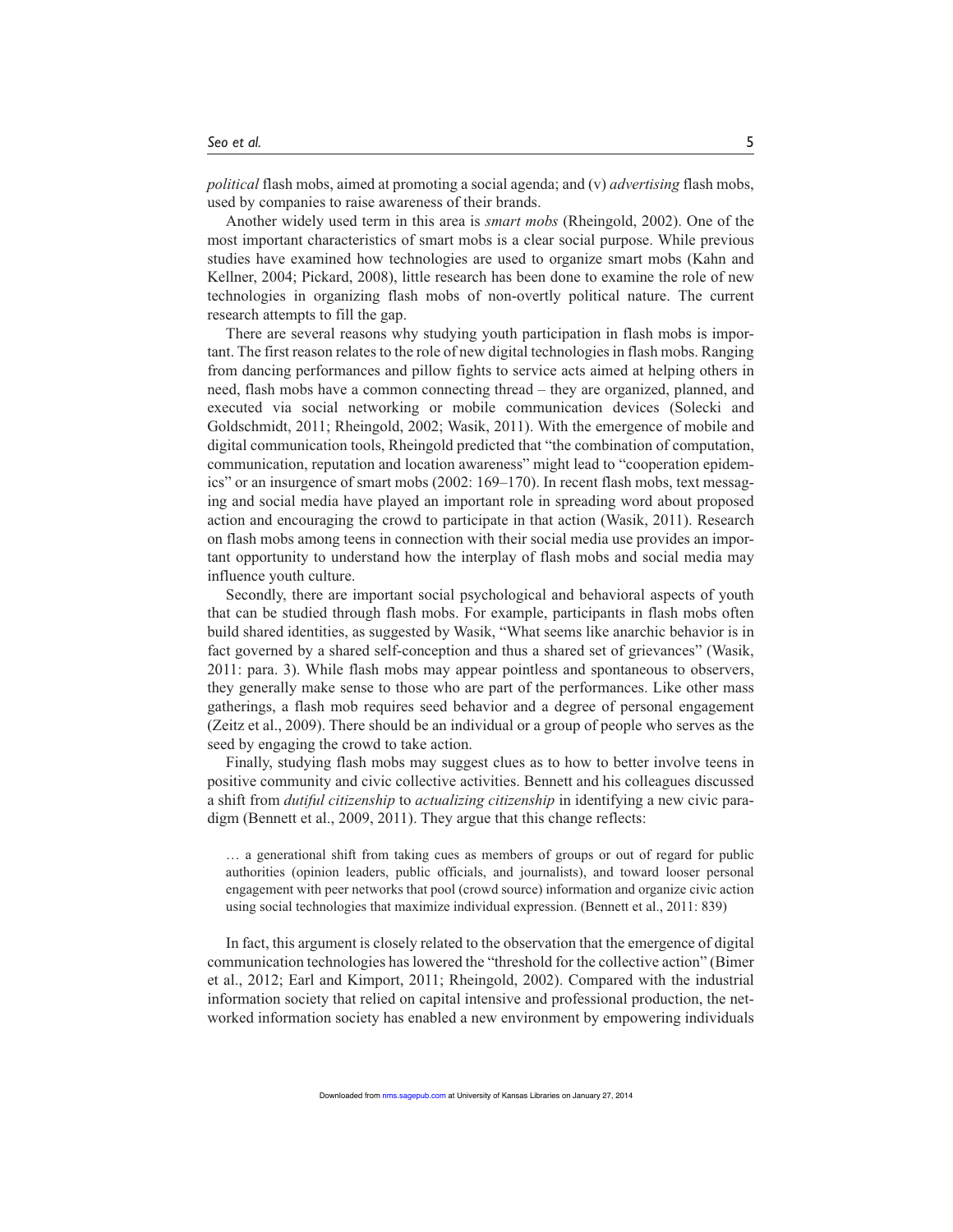

**Figure 1.** Hypothesized model of the relationships between social psychological variables, social media use, and intention to participate in a flash mob.

to actively create and share content and information rather than merely being passive information consumers (Benkler, 2006; Castells, 2004; Seo and Thorson, 2012). Thus, the flash mob phenomenon can be examined through the lens of collective action in this digital media age.

## **Research questions and hypotheses**

Based on the preceding literature review, the following research question and hypotheses are examined in this study. The tested theoretical model considering these variables is shown in Figure 1.

Research Question 1: How are social media used by teens to obtain information about a flash mob?

Hypothesis 1: Teens' social psychological characteristics influence the amount of time they spend on social networking sites even when controlling for gender, race, and household socio-economic status.

Hypothesis 1a: Teens' social self-efficacy has a positive effect on the amount of time they spend on social networking sites even when controlling for gender, race, and household socio-economic status.

Hypothesis 1b: Teens' collective self-esteem has a positive effect on the amount of time they spend on social networking sites even when controlling for gender, race, and household socio-economic status.

Hypothesis 1c: Teens' need to belong has a positive effect on the amount of time they spend on social networking sites even when controlling for gender, race, and household socio-economic status.

Research Question 2: How is teens' stated intention to participate in a flash mob associated with their social media use when controlling for the demographic variables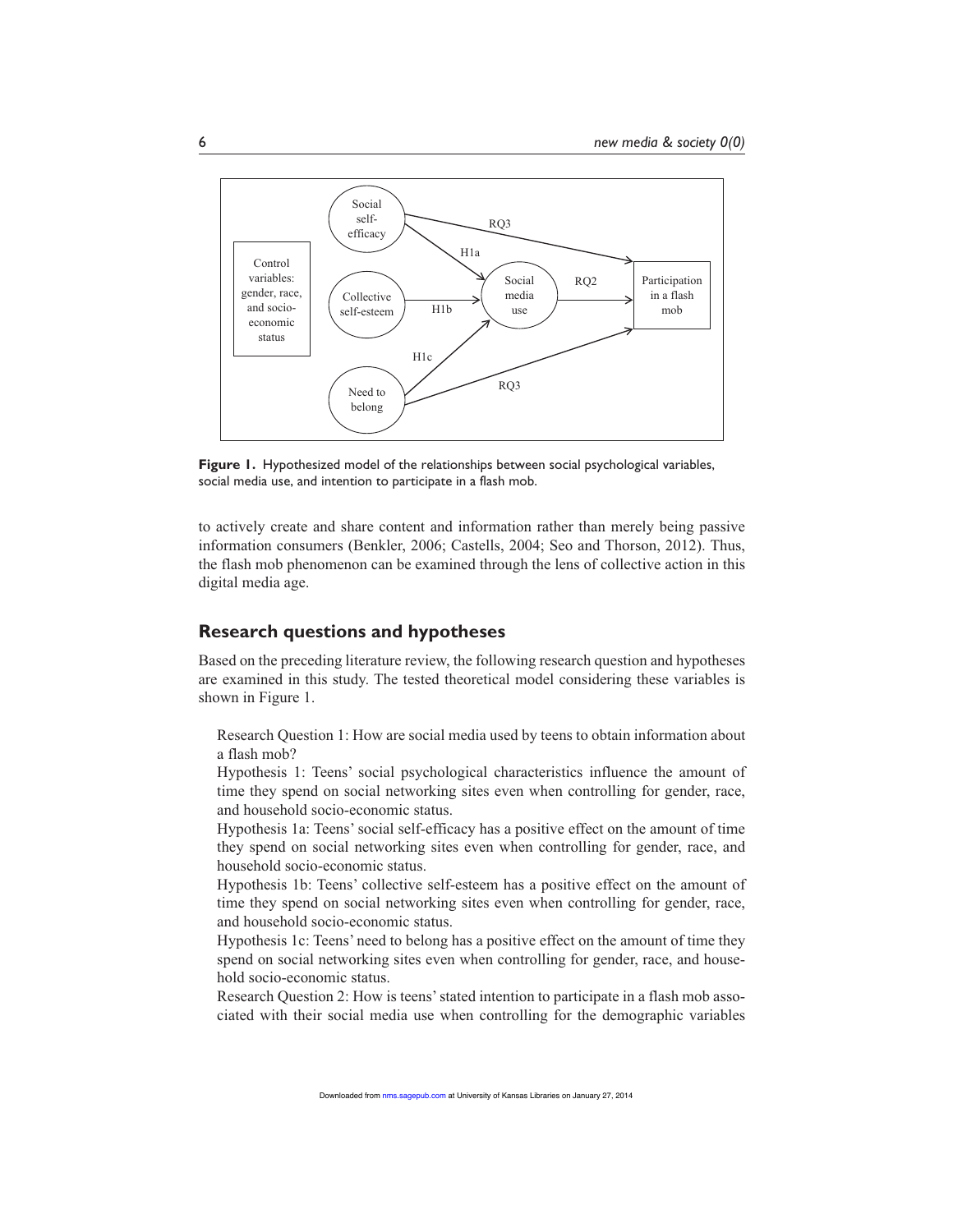(gender, race, and household socio-economic status) and social psychological variables (social self-efficacy, collective self-esteem, and need to belong)?

Research Question 3: How are teens' social psychological characteristics (social selfefficacy, collective self-esteem, and need to belong) associated with their intention to participate in a flash mob?

#### **Method**

A survey of Kansas City youth aged 13–19 was conducted in March 2012 to examine use of social media, understandings of flash mobs, and social psychological and demographic characteristics. An initial survey questionnaire was developed based on a review of the literature discussed earlier and further refined through focus groups with 50 Kansas City youth. The authors next conducted a pretest of the questionnaire on a sample of 18 youth recruited through a teen-oriented radio station. The participants in the survey pretest were asked to complete the survey and then to identify questions, answer choices, or statements that were ambiguous or difficult to comprehend. Based on their feedback, several questions or statements were rephrased to enhance their clarity and some answer options were added. The final survey questionnaire included a total of 30 questions in a mostly close-ended format.

The online survey was created on Qualtrics.com, one of the leading online survey tools. A paper-and-pencil version of the survey (in both English and Spanish), which included the same set of questions and similar layouts, was created for teens that might not have access to the online version of the survey. Survey respondents were recruited through schools, youth centers, and a youth-oriented radio broadcast. Youth under the age of 18 were required to submit signed parental and youth informed written consent forms prior to participating in the survey.

Survey participants were told the study would deal with use of the Internet and social gatherings and that responses would remain confidential and be read only by the researchers. They were also informed that participation in the survey was voluntary and that they could stop participation at any time. Completing the questionnaire took 10–15 minutes. The survey was in the field for four weeks.

#### *Measured variables*

*Social psychological variables.* The survey examined social psychological variables, including social self-efficacy, collective self-esteem, and need to belong. Previous research guided the measurement of these concepts (e.g., Barker, 2009; Gangadharbatla, 2008; Harwood, 1999; Hlebec et al., 2006; Ledbetter et al., 2011; Pelling and White, 2009; Valkenburg and Peter, 2008; Zullig et al., 2011). Prior questions were adapted to make them more relevant to this study.

Eight items were used to measure a participant's social self-efficacy. Social selfefficacy refers to individuals' belief that they are competent in forging new friendships (Zullig et al., 2011). The items were adapted from Zullig et al.'s study (2011) of US adolescents. Those items included: (i) "How well can you express your opinions when friends or classmates disagree with you?"; (ii) "How well can you become friends with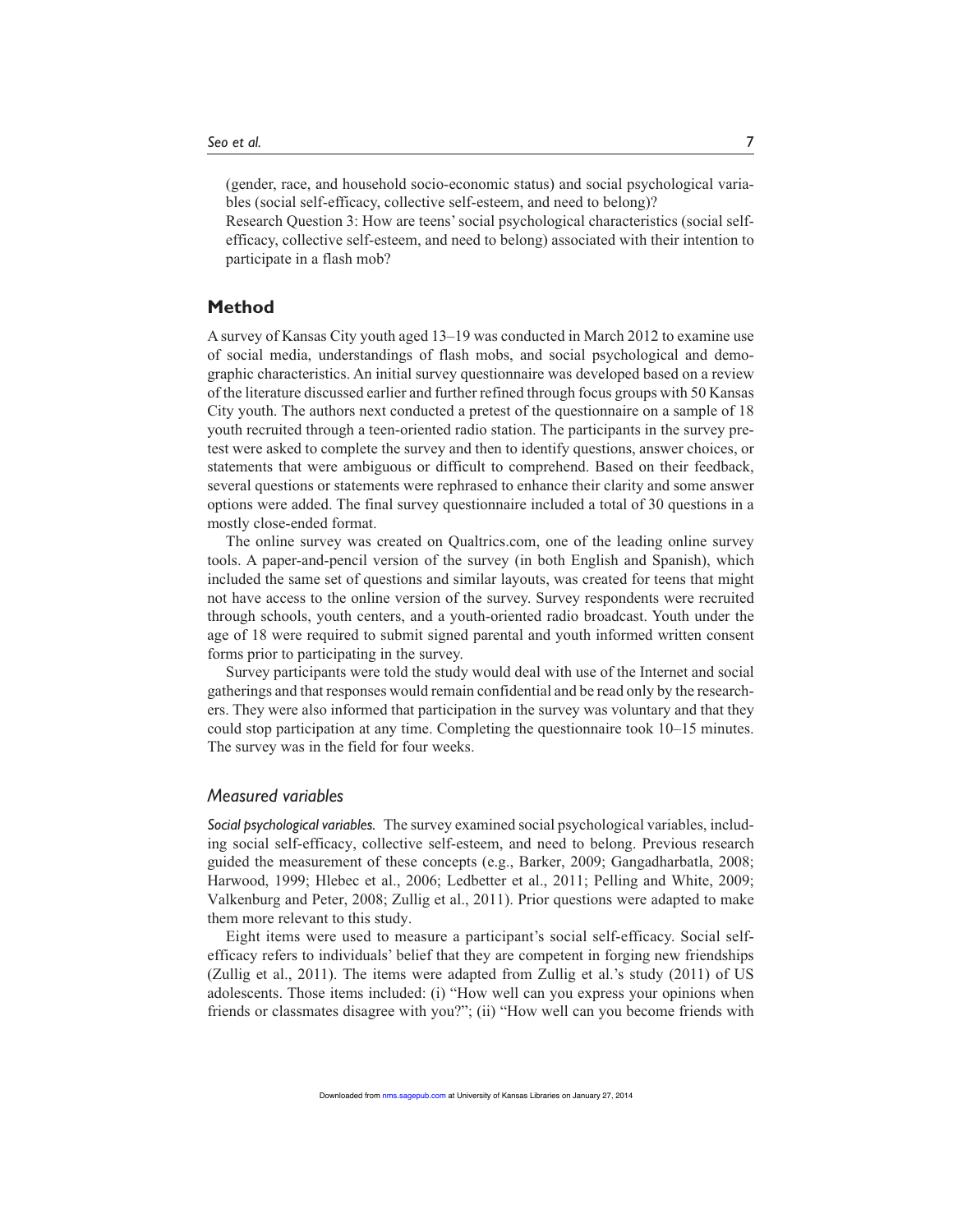other people your age?"; (iii) "How well can you have a chat with an unfamiliar person?"; (iv) "How well can you work in harmony with your classmates or co-workers?"; (v) "How well can you tell other people your age that you are doing something they don't like?"; (vi) "How well can you tell a funny story to a group your age?"; (vii) "How well do you succeed in staying friends with people your age?"; and (viii) "How well do you succeed in preventing quarrels with other people your age?" The reliability of the resulting scale was tested by Cronbach's alpha, the most widely used measure of reliability, and the value was .87.

Collective self-esteem is defined as an individual's self-concept derived from his/ her "knowledge of membership in a social group together with the value and emotional significance attached to that membership" (Barker, 2009; Crocker and Luhtanen, 1990; Tajfel, 1981: 255). In this survey, the following items were used to measure participants' collective self-esteem: (i) "I am a worthy member of the groups or organizations I belong to"; (ii) "I often regret that I belong to some of the groups or organizations I do"; (iii) "Overall, my groups or organizations are considered good by others"; (iv) "Overall, my group or organization memberships have very little to do with how I feel about myself"; (v) "I feel I don't have much to offer to the groups or organizations I belong to"; (vi) "In general, I am glad to be a member of the groups or organizations I belong to"; (vii) "Most people consider my groups or organizations, on the average, to be more ineffective than other groups or organizations"; (viii) "The groups or organizations I belong to are an important reflection of who I am"; (ix) "I am a cooperative participant in the groups or organizations I belong to"; and  $(x)$  "Overall, I often feel that the groups or organizations of which I am a member are not worthwhile." Cronbach's alpha for this index was .81.

"Need to belong" is another social psychological variable examined in this research, given its implications for teens' online behavior (Gangadharbatla, 2008). Gangadharbatla's research showed that those who have higher need to belong tend to spend more time online. Need to belong refers to a person's sense that they want to be associated with others and to be accepted by them. This variable was measured by asking how much respondents feel treated better online than offline and how much they feel online interactions help them feel better when they are down.

*Social media use.* The survey measured participants' social media use by asking how much time they spend on social networking sites (Facebook, Twitter, YouTube, Foursquare, and Myspace) on an average weekday and weekend day. These were the most popular social networking sites when the survey was in the field (Lenhart, 2012; Lenhart et al., 2011). Participants were asked to indicate how much they agree with several possible reasons for using social networking sites: (i) "to pass time"; (ii) "to communicate with friends"; (iii) "to learn things outside school"; and (iv) "to help me feel better when I am feeling down."

*Communication methods for meet-ups and flash mobs.* Teens were asked how frequently they use certain communication approaches to arrange meet-ups with their friends and to get information about flash mobs. Communication methods included email, text message, Facebook, Twitter, speaking in person, and speaking by phone.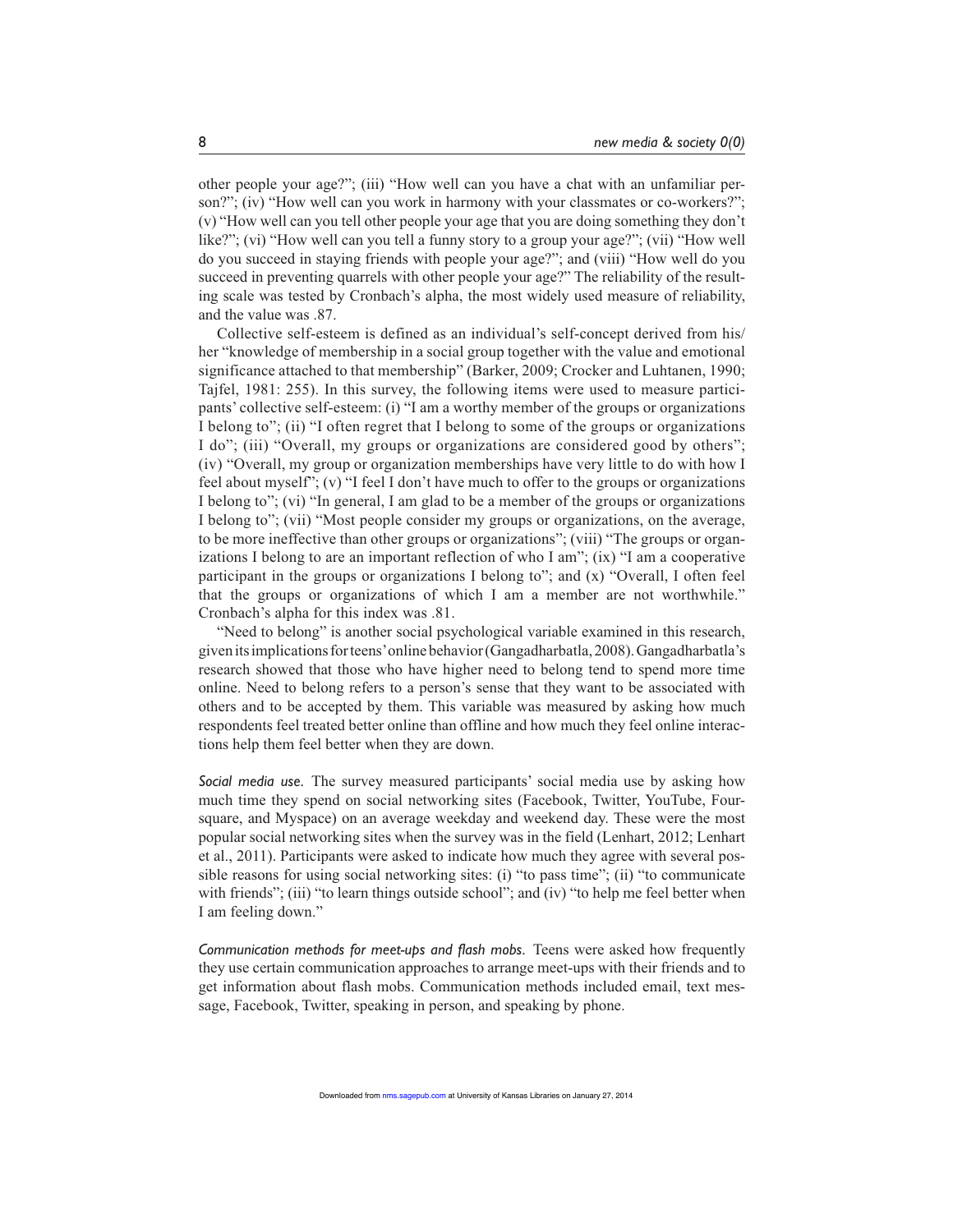*Perceptions of flash mobs.* The survey included a series of questions aimed at understanding teens' perceptions of flash mobs. Firstly, respondents were asked whether they were familiar with the term "flash mob." Those who said yes to this question were led to a set of questions about flash mobs, which asked whether they have ever participated in a flash mob, how much they might be willing to participate in the future, how they would describe flash mobs, and why they think teens organize flash mobs.

*Demographics.* A set of demographic questions was included at the end of the questionnaire. Respondents were asked to indicate their age, gender, level of education, race, and household socio-economic status. They were also asked to enter their zip code to ensure that only responses of Kansas City teens were analyzed.

#### *Data analysis*

This study used a path analysis with a series of multiple regression analyses to test the theoretical model presented in Figure 1 and the hypothesized relationships among the variables. A hierarchical method was used in conducting the regression analyses. Gender, race, and socio-economic status variables were entered first in the regression equations as control variables. Then social psychological variables – social self-efficacy, collective self-esteem, and need to belong – were entered, followed by social media use and intention to participate in a flash mob. Tolerance and Variance Inflation Factor (VIP) statistics were calculated to test for multicollinearity. No significant multicollinearity was identified.

#### **Results**

#### *Demographic characteristics of participants*

A total of 280 teens in Kansas City participated in the survey. This is an acceptable sample size given the fact that parental consent was required for teens under 18, about 70% of the respondents, to participate in this study. Most of the respondents were high school students (89.7%) with some participation from middle school students (6.2%) and college students or high school graduates (4.1%). About 68% of the survey respondents were female and 32% were male. African Americans were the largest group, accounting for 53.3%, followed by Hispanics (24.2%) and Caucasians (15.4%). A little over half of the respondents (53.9%) described their household socio-economic status as middle class, followed by 30.3% working class, 13.3% upper middle class, and 2.5% upper class. Full demographic breakdowns are shown in Table 1.

#### *Teens' use of social media for flash mobs*

More than 80% of the survey participants reported spending some time on social networking sites every day (Figure 2). YouTube was the most popular social networking site among youth, followed by Facebook and Twitter. Less than 5% of the respondents indicated that they used Foursquare or Myspace. As shown in Table 2, communicating with friends was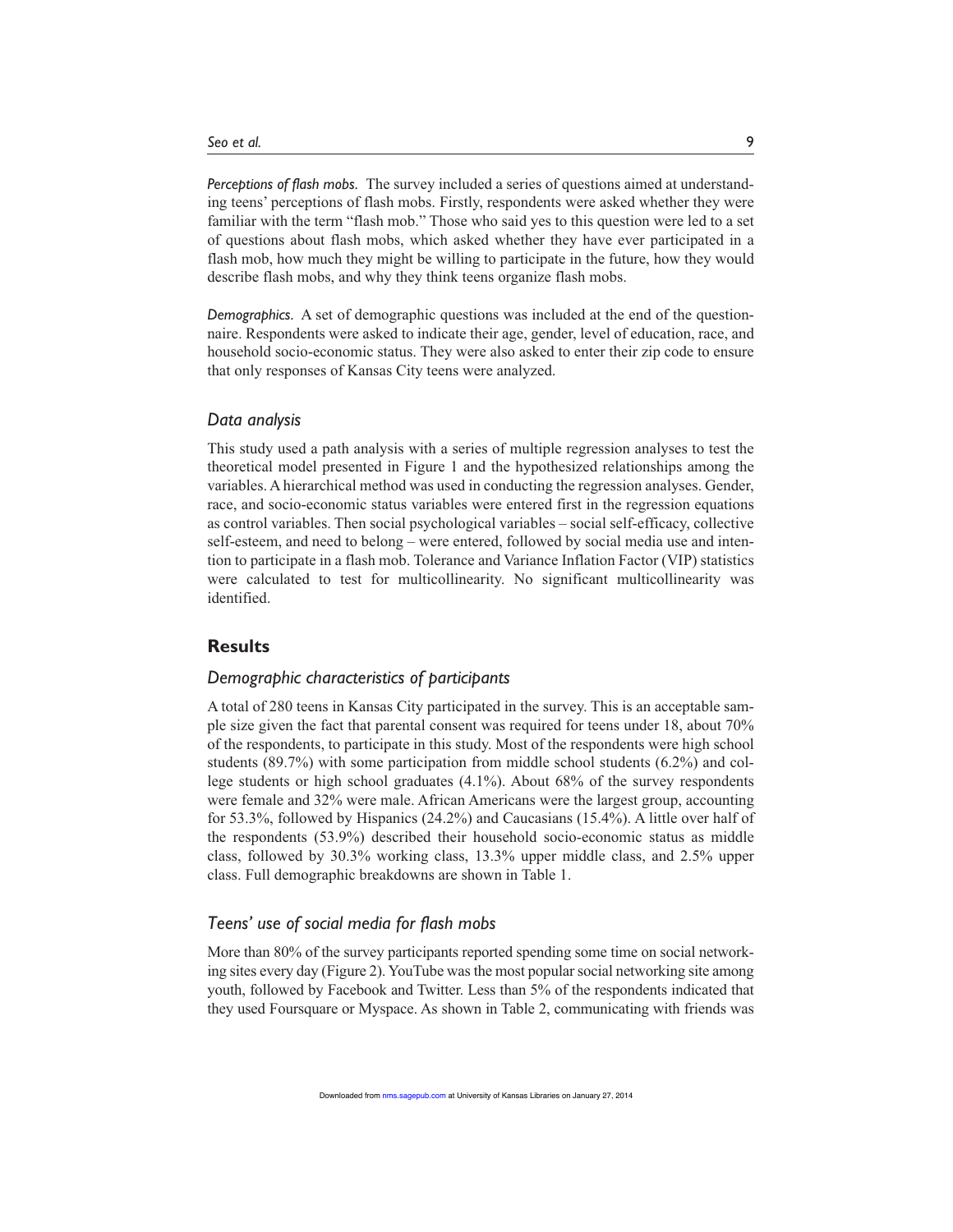| Variable       | Value                                      | Count          | Percent      |  |
|----------------|--------------------------------------------|----------------|--------------|--|
| Gender         | Female                                     | 163            | 67.9%        |  |
|                | Male                                       | 77             | 32.1%        |  |
|                | Total                                      | 240            | 100%         |  |
| Education      | High school student                        | 218            | 89.7%        |  |
|                | Middle school student                      | 15             | 6.2%         |  |
|                | College student or high<br>school graduate | 10             | 4.1%         |  |
|                | Total                                      | 243            | 100%         |  |
| Race           | African American                           | 128            | 53.3%        |  |
|                | Hispanic                                   | 58             | 24.2%        |  |
|                | Caucasian                                  | 37             | 15.4%        |  |
|                | Asian/Pacific Islander                     | 7              | 2.9%         |  |
|                | Other                                      | 7              | 2.9%         |  |
|                | Native American                            | $\overline{2}$ | .8%          |  |
|                | Middle Easterner                           |                | .4%          |  |
|                | Total                                      | 240            | 100%         |  |
| Socio-economic | Middle class                               | 130            | 53.9%        |  |
| status         | Working class                              | 73             | 30.3%        |  |
|                | Upper middle class                         | 32             | 13.3%        |  |
|                | Upper class<br>Total                       | 6<br>241       | 2.5%<br>100% |  |

**Table 1.** Characteristics of survey participants.



**Figure 2.** Use of social networking sites.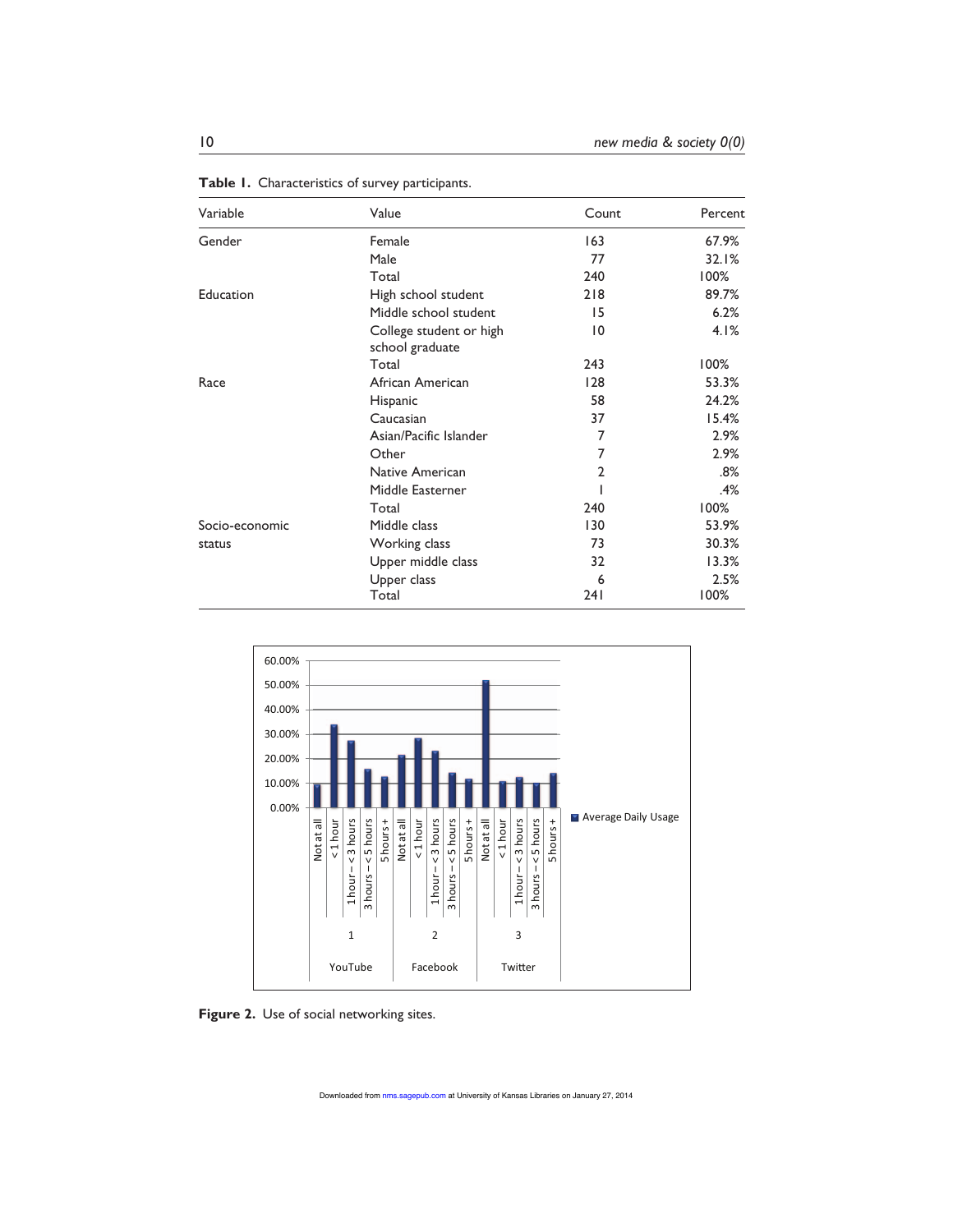| Variable                          | Ranking | м    | SD   |     |
|-----------------------------------|---------|------|------|-----|
| To communicating with friends     |         | 4.99 | 1.86 | 269 |
| To pass time                      |         | 3.80 | 1.96 | 269 |
| To learn things outside school    |         | 3.45 | 1.97 | 269 |
| To feel better when they are down |         | 2.57 | 1.93 | 269 |

**Table 2.** Reasons for youth using social networking sites.

*Note*: Respondents were asked to indicate on a seven-point scale (1 = not important at all, 7 = extremely important) the importance to them of each of the reasons for using social media sites.

| Table 3. Communication methods for meet-ups and flash mobs. |  |
|-------------------------------------------------------------|--|
|                                                             |  |

| Variable           | Meet-ups |      |      |     |                | Flash mobs |      |     |  |
|--------------------|----------|------|------|-----|----------------|------------|------|-----|--|
|                    | Ranking  | M    | SD   | N   | Ranking        | M          | SD   | N   |  |
| Text messages      |          | 5.65 | 1.94 | 268 | 3              | 2.17       | 2.09 | 170 |  |
| Speaking in person | 2        | 5.44 | 1.62 | 269 | $\overline{2}$ | 2.19       | 1.97 | 172 |  |
| Speaking by phone  | 3        | 4.74 | 1.86 | 268 | 4              | 1.67       | 1.61 | 170 |  |
| Facebook           | 4        | 3.80 | 2.19 | 269 |                | 2.25       | 2.15 | 172 |  |
| Twitter            | 5        | 2.70 | 2.35 | 267 | 5              | 1.59       | 1.50 | 171 |  |
| Email              | 6        | 2.33 | 1.85 | 261 | 6              | .4         | 1.14 | 171 |  |

*Note:* Respondents were asked to indicate on a seven-point scale (1 = never, 7 = almost always) how frequently they use each of the communication methods to arrange meet-ups and to get information about upcoming flash mobs.

the most important reported reason for youth to use social networking sites  $(M = 4.99, SD)$  $= 1.86$ ), followed by to pass time ( $M = 3.80$ ,  $SD = 1.96$ ), to learn things outside school (*M*  $= 3.45$ , *SD* = 1.97), and to feel better when they are down (*M* = 2.57, *SD* = 1.93).

As shown in Table 3, Facebook ( $M = 2.25$ ,  $SD = 2.15$ ) was the most frequently reported communication method for youth to get information about upcoming flash mobs. Facebook was followed by speaking in person  $(M = 2.19, SD = 1.97)$ , text messaging (*M* = 2.17, *SD* = 2.09), speaking by phone (*M* = 1.67, *SD* = 1.61), Twitter (*M* = 1.59, *SD* = 1.50), and email ( $M = 1.41$ , *SD* = 1.14). Texting was most popular ( $M = 5.65$ , *SD* = 1.94) for arranging meet-ups with friends. This is consistent with previous research showing youth's heavy use of text messages (Lenhart et al., 2010; Solecki and Goldschmidt, 2011). Texting was followed by speaking in person  $(M = 5.44, SD = 1.62)$ , speaking by phone ( $M = 4.74$ ,  $SD = 1.86$ ), Facebook ( $M = 3.80$ ,  $SD = 2.19$ ), Twitter ( $M$  $= 2.70$ , *SD* = 2.35), and email (*M* = 2.33, *SD* = 1.85).

#### *Teens' perceptions of flash mobs*

Respondents were asked to indicate whether they were familiar with the term flash mob. Of the 260 people who answered this question, 65.4% said they were familiar with the term and 34.6% said they were not. The following responses are from those who said they were familiar with flash mob.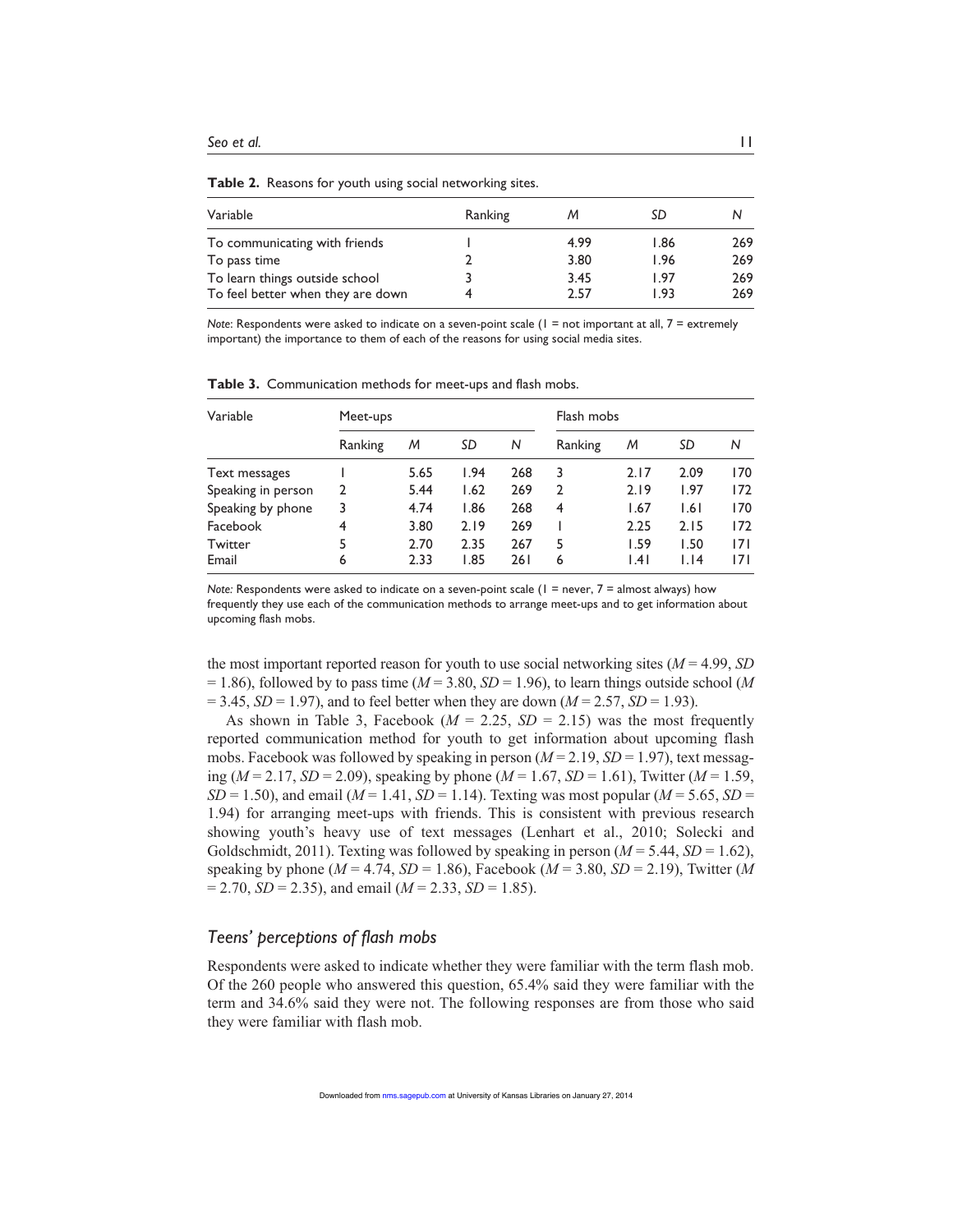

Figure 3. Adjectives that best describe flash mobs. *Note*: For this survey question, respondents were asked to choose all that apply.



**Figure 4.** Reasons for participating in a flash mob. *Note:* For this survey question, respondents were asked to choose all that apply.

As shown in Figure 3, fun (26%) and random (23.1%) were the two most popular adjectives selected by respondents saying they were familiar with flash mobs. Other adjectives used to describe flash mobs included spontaneous (20.8%) and organized (15%). Only a small proportion of teens described flash mobs as out of control (8.7%) or violent (6.4%). For this question, the participants were provided those six adjectives that were identified through our preliminary focus group research and were asked to select all that apply. Asked why they thought teens participated in flash mobs, 35% said it was to express themselves (Figure 4). To hang out with friends (30.7%), boredom (27.5%), to gain attention (24.6%), and to make new friends (24.3%) were the other important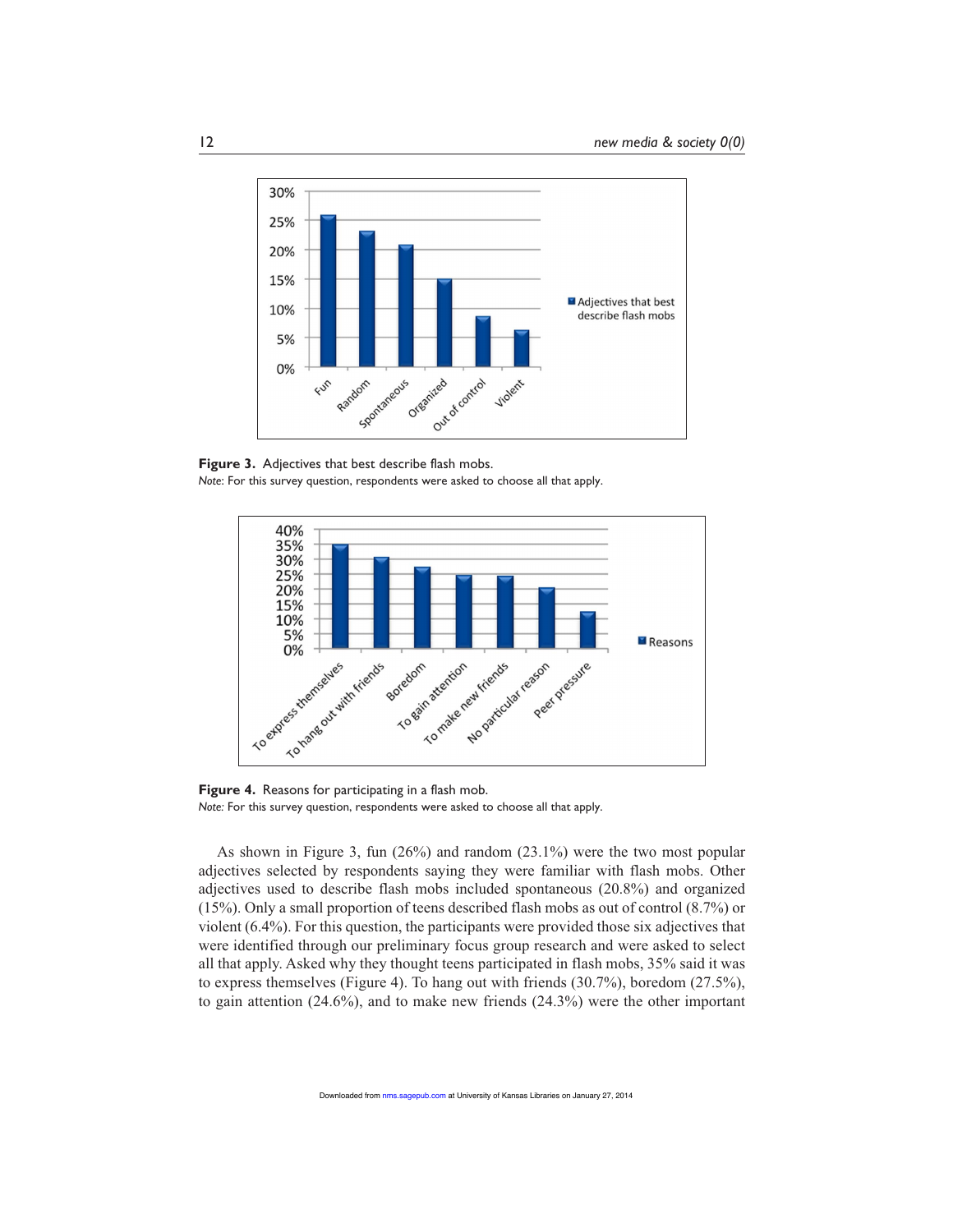

**Figure 5.** Path analysis results for the relationships between social psychological variables, social media use, and intention to participate in a flash mob. *Note*: Dotted lines indicate non-significant paths. *\*p* < .05; *\*\*p* < .01; *\*\*\*p* < .001.

reasons mentioned. About 20.4% said there was no particular reason for teens to participate in a flash mob, and 12.5% said it was because of peer pressure. Multiple responses were permitted for this question.

When asked how likely they were to participate in a flash mob in the future, 38.3% said likely, 52.2% unlikely, and 9.7% were undecided. More specifically, 17.7% said very likely, 5.7% likely, 14.9% somewhat likely, 9.7% undecided, 5.7% somewhat unlikely, 13.1% unlikely, and 33.1% very unlikely. In addition, 15.8% of the respondents said they have participated in a flash mob and 29.9% said their friends have participated in a flash mob.

# *Factors related to teens' social media use and participation in a flash mob*

Figure 5 summarizes the results of the path analysis of the combined hypotheses. Table 4 shows specific statistics for the variables tested – standardized coefficients and *t*-statistics for the independent variables and total variance explained and *F*-statistics for the dependent variables.

Hypotheses 1 proposed that teens' social psychological characteristics would influence the amount of time they spend on social networking sites even when controlling for gender, race, and household socio-economic status. Specifically, Hypothesis 1a posited that teens' social self-efficacy would be positively associated with the amount of time they spend on social networking sites. Hypothesis 1b posited that teens' collective selfesteem would be positively correlated with the amount of time spent on social networking sites. Hypothesis 1c stated that teens' need to belong would be positively correlated with amount of time spent on social networking sites. The results show that social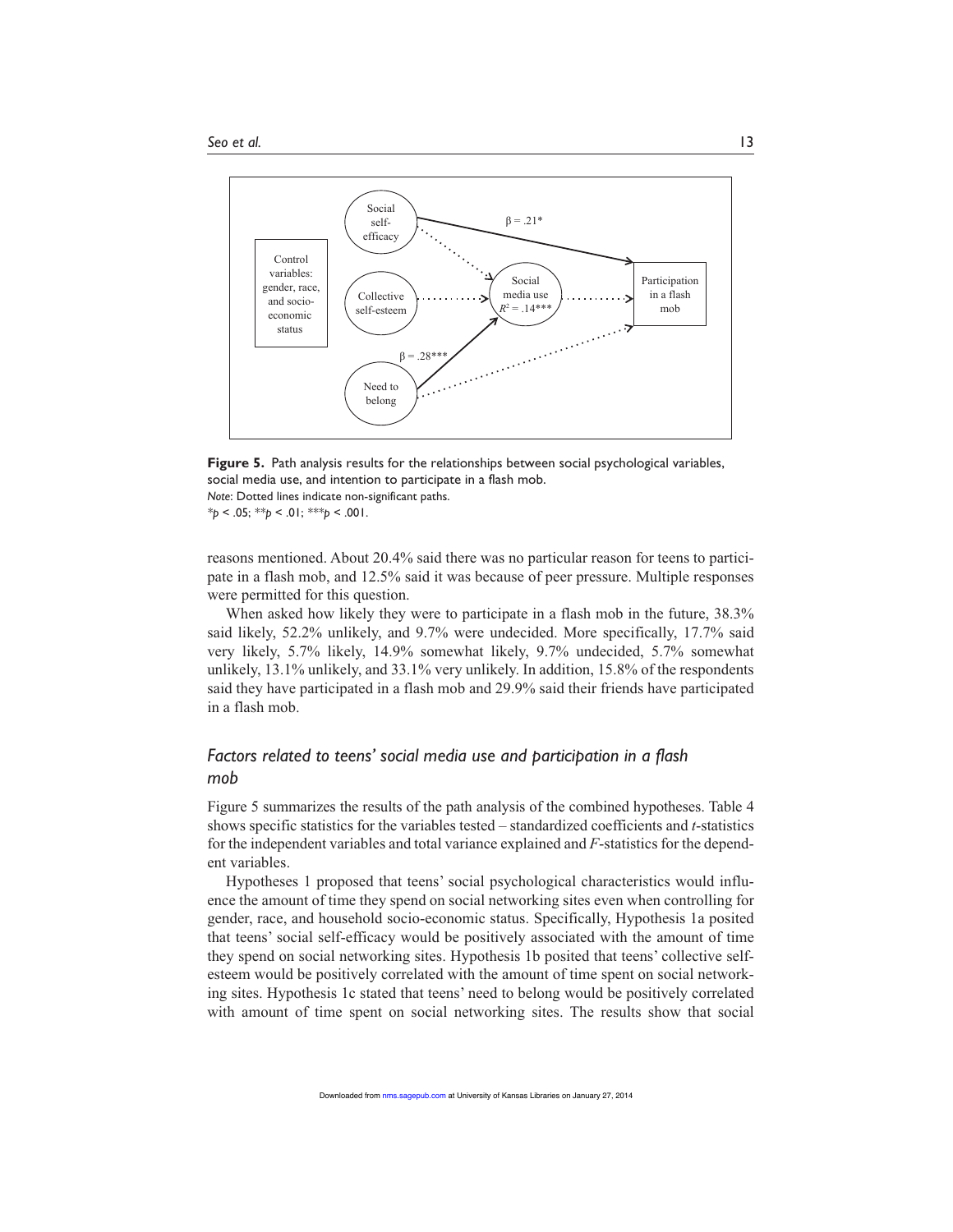| Dependent variable      | Independent variable   | β       | t      | R <sup>2</sup> | $\triangle R^2$ | F         |
|-------------------------|------------------------|---------|--------|----------------|-----------------|-----------|
| Social media use        | Social self-efficacy   | .05     | .65    | 14.            | .08             | $6.05***$ |
|                         | Collective self-esteem | $-.02$  | $-.32$ |                |                 |           |
|                         | Need to belong         | .28 *** | 4.15   |                |                 |           |
| Flash mob participation | Social self-efficacy   | $21*$   | 2.25   | .08            | .04             | 2.08      |
|                         | Collective self-esteem | $-.00$  | $-.02$ |                |                 |           |
|                         | Need to belong         | $-.00$  | $-.06$ |                |                 |           |
| Flash mob participation | Social self-efficacy   | $.20*$  | 2.06   | .07            | .00             | .06       |
|                         | Collective self-esteem | $-.00$  | $-.03$ |                |                 |           |
|                         | Need to belong         | .02     | .23    |                |                 |           |
|                         | Social media use       | $-.02$  | $-.24$ |                |                 |           |

**Table 4.** Results of multiple regression analyses.

*Note:* Gender, race, and household socio-economic status were controlled for in all analyses. \**p* < .05; \*\**p* < .01; \*\*\**p* < .001.

self-efficacy ( $\beta = .05$ ,  $t = .65$ ,  $p = n.s$ .) and collective self-esteem ( $\beta = -.02$ ,  $t = -.32$ ,  $p =$ n.s.) are not significant predictors of teens' use of social media. However, need to belong was a statistically significant predictor of amount of time spent on social networking sites even when controlling for demographic variables ( $\beta = .28$ ,  $t = 4.15$ ,  $p < .001$ ). This finding is consistent with previous research on the role of need to belong in social media use (Ledbetter et al., 2011; Pelling and White, 2009; Valkenburg and Peter, 2008). Thus, Hypothesis 1c is supported, whereas Hypotheses 1a and 1b are not.

Research Question 2 asked how teens' social media use is associated with intention to participate in a flash mob, even when controlling for the demographic variables (gender, race, and household socio-economic status) and social psychological variables (social self-efficacy, collective self-esteem, and need to belong). The relationship was not statistically significant ( $\beta = -.02$ ,  $t = -.24$ ,  $p = n.s$ .). However, a correlation test indicated a strong positive relationship between how much time teens spend on YouTube and their intention to participate in a flash mob in the future  $(r = .18, p = .05)$ . No statistically significant relationship was found between teens' intention to participate in a flash mob and amount of time spent on other social networks sites (Facebook, Twitter, Foursquare, and MySpace).

Finally, Research Question 3 dealt with teens' social psychological characteristics (social self-efficacy, collective self-esteem, and need to belong) and their intention to participate in a flash mob. Gender, race, and household socio-economic status were controlled for in testing the effects of teens' social psychological characteristics on their reported intention to participate in a flash mob. The results show that teens' social selfefficacy is a significant predictor of their intention to participate in a flash mob ( $\beta = .21$ ,  $t = 2.25$ ,  $p < .05$ ). That is, the higher the level of social self-efficacy, the stronger the intention to participate in a flash mob. Correlations between individual items of the social self-efficacy index and intention to participate in a flash mob were also examined. Of the eight items, how well respondents can become friends of other people their age (*r*  $= .20, p < .05$ ) and how well they succeed in staying friends with people their age ( $r =$ .29,  $p < .01$ ) showed a significant positive relationship with respondents' intention to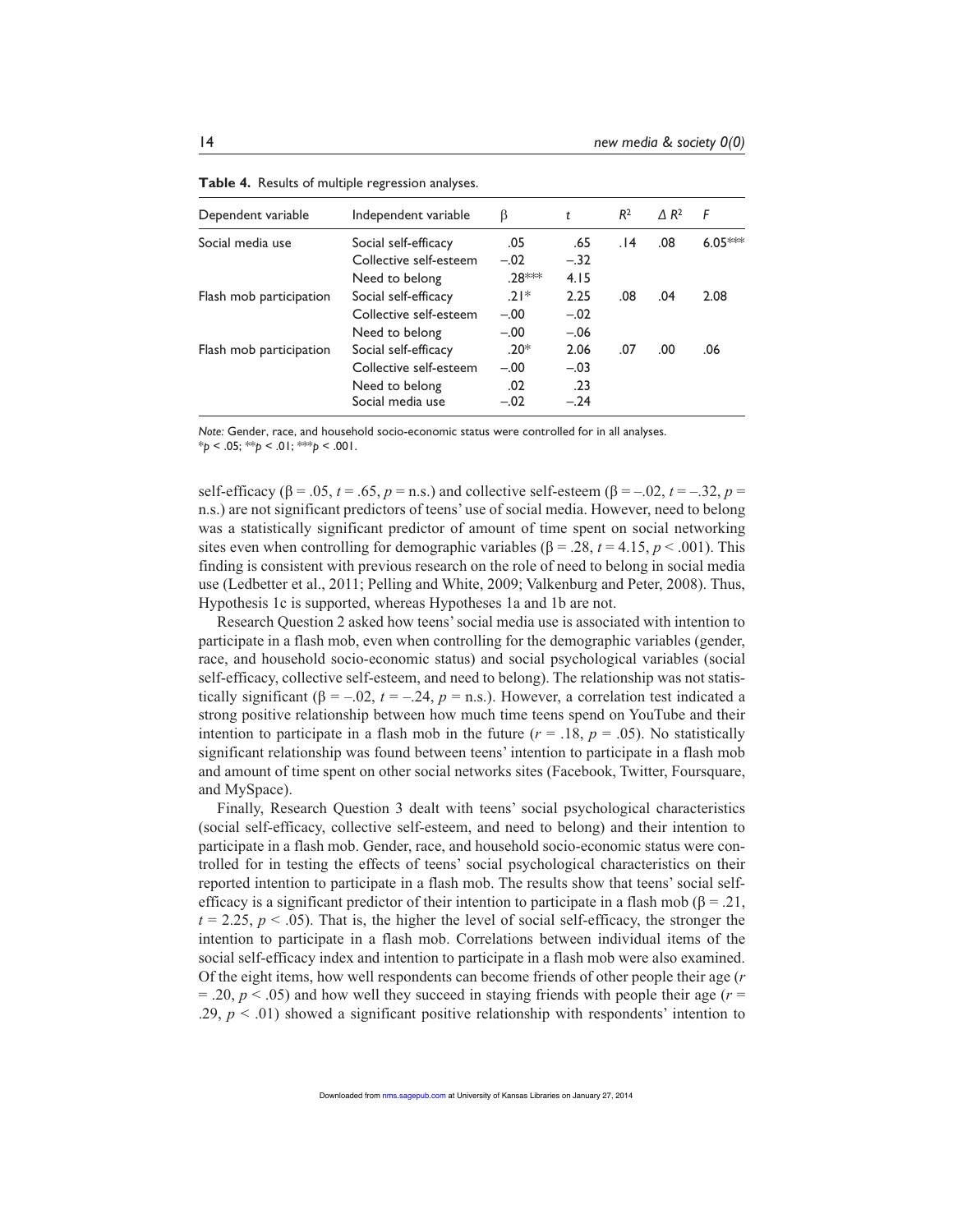participate in a flash mob. In comparison, collective self-esteem ( $\beta = -0.00$ ,  $t = -0.02$ ,  $p =$ n.s.) and need to belong ( $\beta = -0.0$ ,  $t = -0.0$ ,  $p =$  n.s.) did not show significant effects on teens' intention to participate in a flash mob in the future.

#### **Discussion**

This is one of the first empirical studies to examine both teens' perceptions of flash mobs and how teens' use of social media and social psychological characteristics are associated with their reported intention to participate in flash mobs in the future. Studying flash mobs in the context of social media is important, because they are an important exemplar of collective action in the networked information age. Understanding the flash mob phenomenon may help us better make sense of and anticipate other forms of collective action in the 21st century. Results of this study have implications for both academic and policy communities with regard to teens' use of social media and collective action, as well as youth engagements.

A key result was that among teens who said they knew what a flash mob was, social self-efficacy was a significant predictor of their stated intention to participate in a flash mob even when controlling for gender, race, and household socio-economic status. That is, the higher the level of social self-efficacy, the stronger the stated intention to participate in a flash mob. Social self-efficacy refers to individuals' belief that they are competent in forging new friendships and was measured by items adapted from Zullig et al.'s study (2011) of US adolescents. Teens' intention to participate in a flash mob was also positively correlated with how well they can become friends of other people their age and how well they succeed in staying friends with people their age.

The positive relationship between social self-efficacy and intention to participate in a flash mob suggests that flash mobs may be an important form of collective action by teens in this digitally connected society (Bimer et al., 2012; Earl and Kimport, 2011; Rheingold, 2002). Despite the recent episodes of violence in youth gatherings that were sometimes labeled as flash mobs by the media, this study found that teens knowledgeable about flash mobs generally view them as fun and entertaining gatherings that provide an outlet for self-expression. Thus, as the networked information society grows with an accompanying increasing degree of disintermediation and non-market peer production (Benkler, 2006; Castells, 2004), teens may rely more on flash mob-style events to express themselves. It is also possible that a flash mob is a cultural by-product of a shift from *dutiful citizenship*, rooted in responsibility and duty, to *actualizing citizenship*, rooted in self-actualization through social expression (Bennett et al., 2009, 2011). The tendency for teens to want to meet-up and hang out in groups is not new, nor is it solely the product of digital technologies. What social and mobile technologies bring to this is the possibility of broader and more effective peer-to-peer coordination among teens, which in turn may result, for example, in teens from different schools assembling together more often and more quickly than would have occurred in the past. Teen behavior will become increasingly unmoored from their very local geography.

The positive correlation between the amount of time spent on YouTube and intention to participate in a flash mob in the future is quite interesting. This possibly indicates a YouTube-amplified media effect where teens see certain behaviors and are then more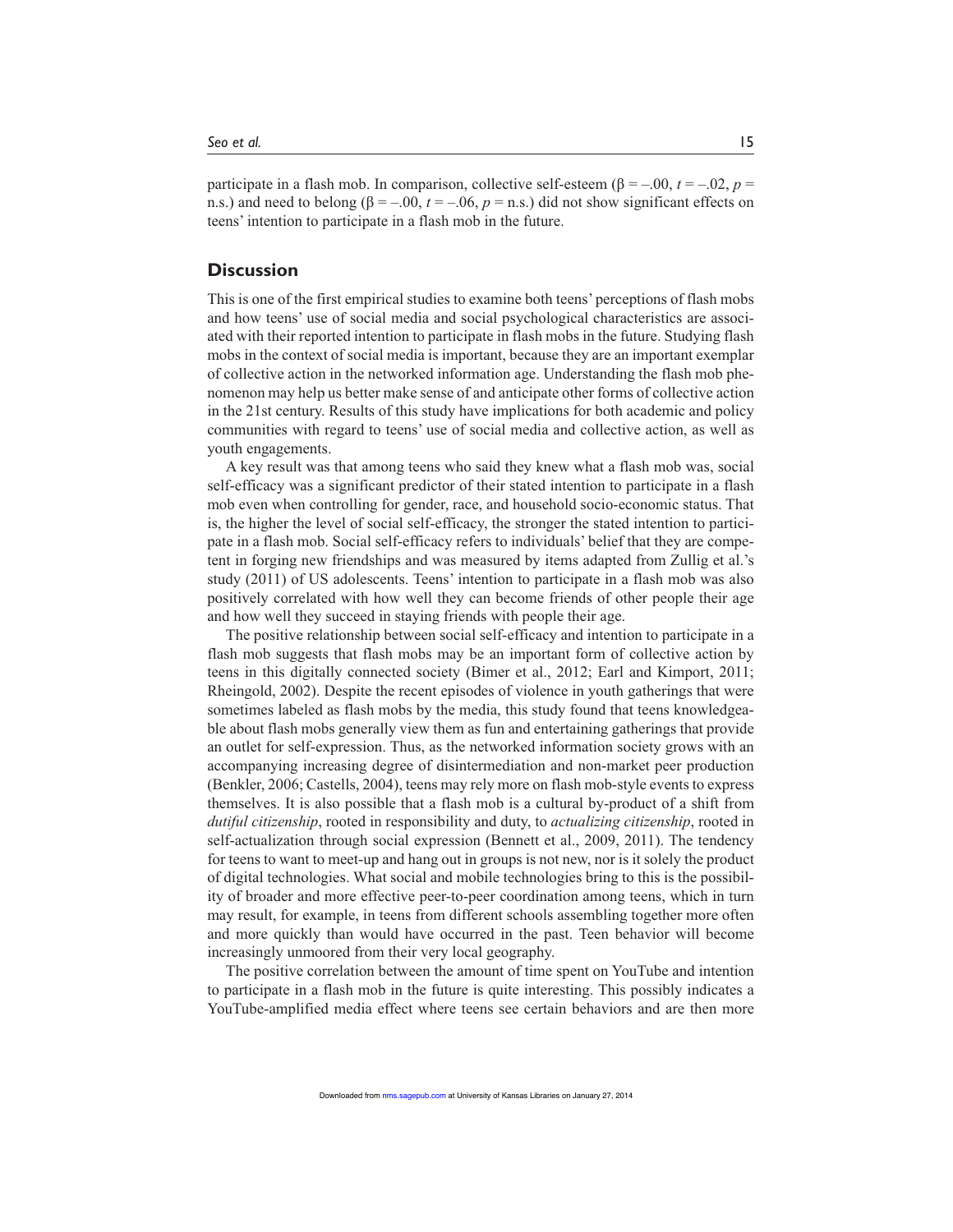likely to engage in them. As this research did not measure whether the survey participants had watched flash mob videos on YouTube, the results should be interpreted with caution. Still, the positive relationship between the amount of time spent on YouTube and intention to participate in a flash mob is suggestive, as it is consistent with previous research showing effects of media consumption on youth's behavior (Pardun et al., 2009; Quintelier and Hooghe, 2011). In fact, this finding is in line with the emergence of actualizing citizenship that "favor[s] interactive, networked activities often communicated through participatory media such as videos shared across online networks" (Bennett et al., 2009: 105). The vast adoption of user-generated online videos has made entertainment flash mobs popular throughout the world (Solecki and Goldschmidt, 2011; Joung, 2005). Some flash mob organizers create a video of a proposed public performance of a flash mob so that prospective participants can learn and practice. A social cognitive process involving online videos is an important area to further investigate. A recent Pew survey of teen Internet users (Lenhart, 2012) showed that 27% of Internet-using teens record and upload video to the Internet, up from 14% in 2006. In addition, 37% of teen Internet users reported that they participate in video chats.

This positive relationship between time spent on the YouTube site and intention to participate in a flash mob indicates the importance of engaging teens through video-based interactive channels. In communicating with teens, agencies need to go to the online sphere where those teens are active. City officials and youth leaders need to engage them via YouTube, which is currently the leading video-focused social networking site (YouTube Statistics, 2013). As of February 2013, YouTube has more than 800 million unique visitors each month. Understanding online social behavior of the target audience is key to successful engagement (Li and Bernoff, 2008; Solis, 2011).

Consistent with previous research (Gangadharbatla, 2008), the authors found teens reporting a stronger need to belong also spend more time online. The positive relationship between the two variables was statistically significant even when controlling for gender, race, and household socio-economic status. "Need to belong" was measured by asking how much participants feel treated better online than offline and how much they feel online interactions help them feel better when they are down. This finding indicates lonely teens are more likely to experiment with their identities online, benefitting from the relative anonymity of the Internet in learning how to interact with people (Valenzuela et al., 2009; Valkenburg and Peter, 2008). While social networking sites offer diverse features, people are drawn to these sites primarily for personal connections and sharing of activity with a growing number of "friends." Social networking sites respond to youth's need to belong.

No statistically significant relationship was found between teens' collective selfesteem and their reported intention to participate in a flash mob. This makes sense in that flash mobs are generally gatherings of strangers or loose social networks and thus their sense of association or identity with the group may not be as strong as that with their ordinary peer groups. Previous research (Barker, 2009) found that adolescents reporting high group identification and positive collective self-esteem tend to use social networking sites mainly to maintain contact with their closest peer groups, and those who showed negative collective self-esteem tend to seek a form of virtual companionship or social compensation through engaging in social networking sites. The flash mob is an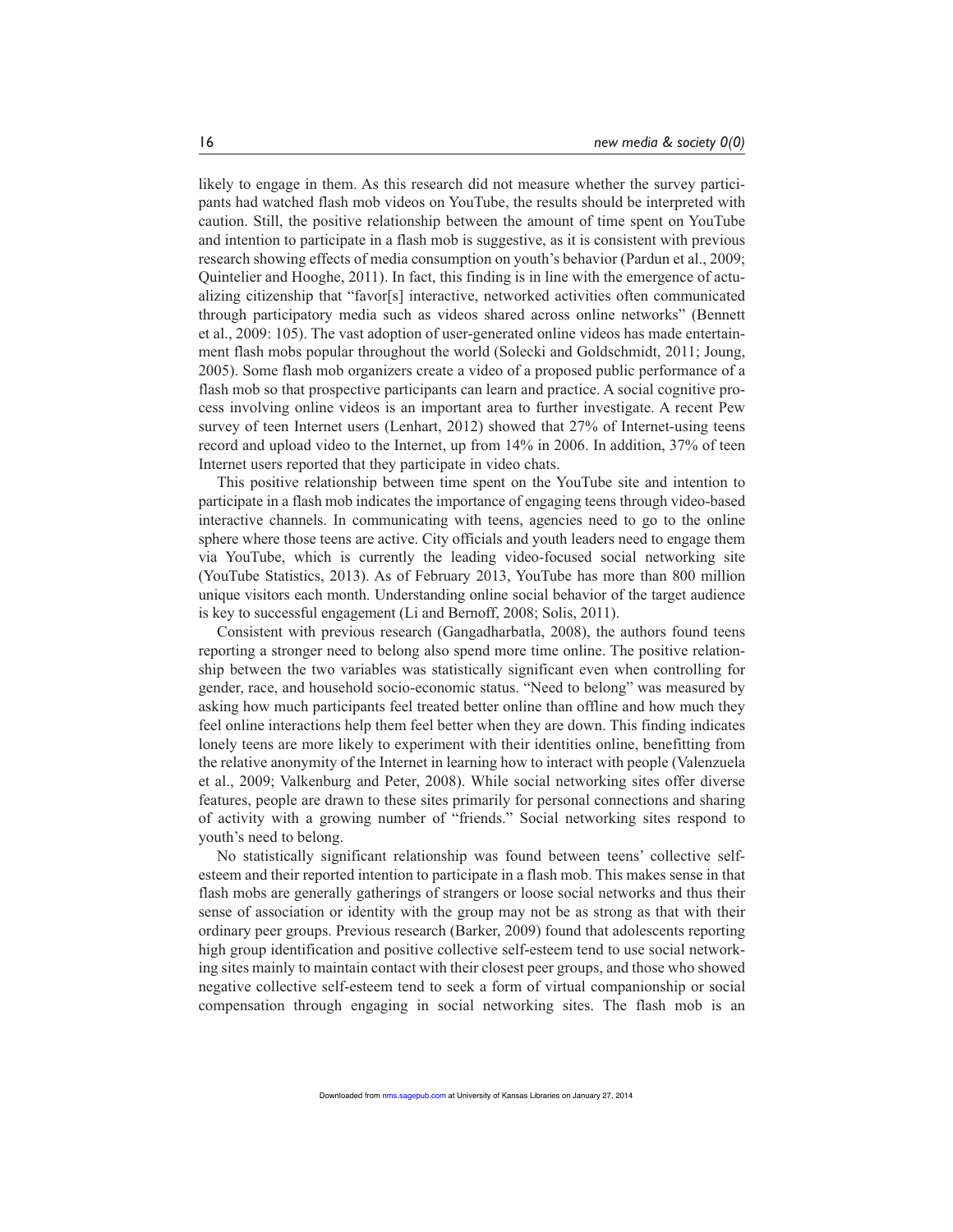interesting case in that it involves both online and offline interactions. Future research should examine mediating variables between collective self-esteem and intention to participate in a flash mob.

There are some limitations of this study that readers should consider as they interpret the findings. Firstly, a larger and more representative sample would have provided more generalizable findings. This study is based on responses from 280 teens, with about 15% of them not responding to some demographic questions. While this is an acceptable sample size given that parental consent was required for teens under 18 to participate in this study, a more effective approach to gathering parental consent forms might have produced more responses. Secondly, this research includes a higher proportion of females than males and this may have affected some of the results. Finally, the proportion of Caucasian participants is only 15% and the representation of Asian participants is limited. Future research should study the topic at the national and international levels. This will allow researchers to investigate whether characteristics of a city or nation may affect relationships between the variables studied in this research.

This research examined teens' use of social media and perspectives on flash mobs by incorporating theories from communication, sociology, and psychology. Flash mobs are an important example of how collective action is initiated, mobilized, and spread in this age of online social networking. The results of this study have implications for future academic research on youth, social media, and collective action. In addition, this research provides policy-makers with empirically informed suggestions for dealing with this complex issue of youth participation in flash mobs.

#### **Funding**

This work was supported by the Ewing Marion Kauffman Foundation and the Greater Kansas City Community Foundation.

#### **References**

- Barker V (2009) Older adolescents' motivations for social network site use: The influence of gender, group identity, and collective self-esteem. *CyberPsychology & Behavior* 12(2): 209–213.
- BBC (2012) Olympics tennis: Wimbledon, but not as you know it. Available at: http://www.bbc. co.uk/sport/0/olympics/19043245 (accessed 14 February 2013).
- Benkler Y (2006) *The Wealth of Networks: How Social Production Transforms Markets and Freedom*. New Haven, CT: Yale University Press.
- Bennett WL, Wells C and Freelon D (2011) Communicating civic engagement: contrasting models of citizenship in the youth web sphere. *Communication Research* 61(5): 835–856.
- Bennett WL, Wells C and Rank A (2009) Young citizens and civic learning: two paradigms of citizenship in the digital age. *Citizenship Studies* 13(2): 105–120.
- Bimer B, Flanagin AJ and Stohl C (2012) *Collective Action in Organizations: Interaction and Engagement in an Era of Technological Change*. New York: Cambridge University Press.
- boyd d (2008) Why youth heart social network sites: the role of networked publics in teenage social life. In: Buckingham D (ed.) *Youth, Identity, and Digital Media (The John D. and Catherine T. MacArthur Foundation Series on Digital Learning)*. Cambridge, MA: MIT Press, pp. 119–142.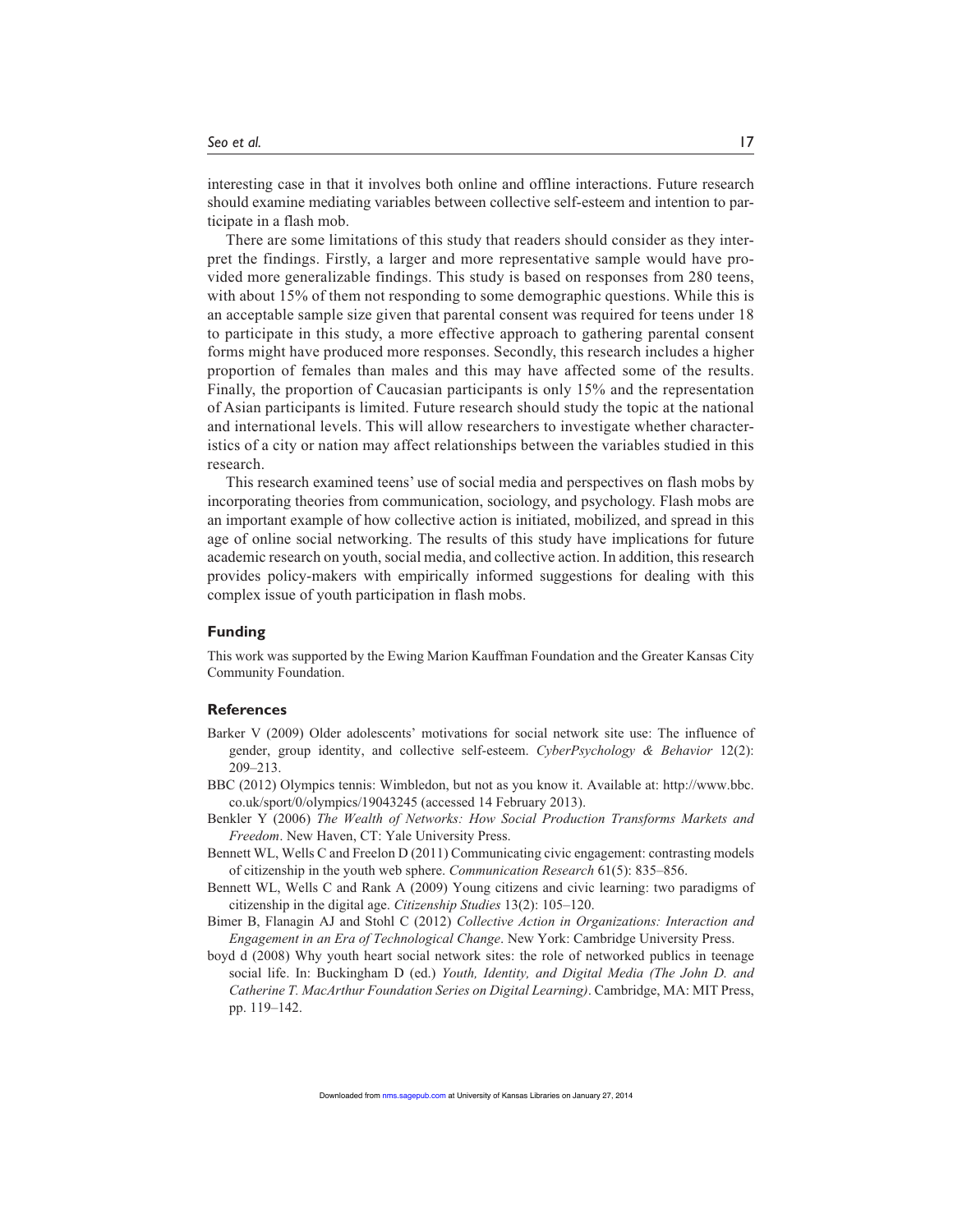- boyd d and Ellison NB (2008) Social network sites: definition, history, and scholarship. *Journal of Computer-Mediated Communication* 13(1): 210–230.
- Castells M (2004) Informationalism, networks, and the network society: a theoretical blueprinting. In: Castells M (ed.) *The Network Society: A Cross-Cultural Perspective*. Northampton, MA: Edward Elgar, pp. 3–45.
- *CNN* (2010) Flash mob for good. Available at: http://ireport.cnn.com/topics/454082 (accessed 14 February 2013).
- Correa T, Hinsely AW and de Zuniga HG (2010) Who interacts on the web? The intersection of users' personality and social media use. *Computers in Human Behavior* 26(2): 247–253.
- Crocker J and Luhtanen R (1990) Collective self-esteem and ingroup bias. *Journal of Personality and Social Psychoogy* 58(1): 60–67.
- Davis K (2011) Tensions of identify in a networked era: young people's perspectives on the risks and rewards of online self-expression. *New Media & Society* 14(4): 634–651.
- Duggan M and Brenner J (2013) *The demographics of social media users 2012*. Pew Research Center's Internet & American Life Project, pp. 1–14, Washington, DC.
- Earl J and Kimport K (2011) *Digitally Enabled Social Change: Activism in the Internet Age*. Cambridge, MA: MIT Press.
- Ellison N, Steinfield C and Lampe C (2007) The benefits of Facebook 'friends': social capital and college students' use of online social network sites. *Journal of Computer-Mediated Communication* 12(4): 1143–1168.
- Gangadharbatla H (2008) Facebook me: collective self-esteem, need to belong, and Internet selfefficacy as predictors of the iGeneration's attitudes toward social networking sites. *Journal of Interactive Advertising* 8(2): 5–15.
- Gore G (2010) Flash mob dance and the territorialisation of urban movement. *Anthropological Notebooks* 16(3): 125–131.
- Hargittai E and Hinnant A (2008) Digital inequality: differences in young adults' use of the Internet. *Communication Research* 35(5): 602–621.
- Harwood J (1999) Age identification, social identity gratifications, and television viewing. *Journal of Broadcasting & Electronic Media* 43(1): 123–136.
- Hlebec V, Manfreda KL and Vehovar V (2006) The social support networks of Internet users. *New Media & Society* 8(1): 9–32.
- Hundley HL and Shyles L (2010) US teenagers' perceptions and awareness of digital technology: a focus group approach. *New Media & Society* 12(3): 417–433.
- Ito M, Baumer S, Bittani M, et al. (2010) *Hanging Out, Messing Around, and Geeking Out: Kids Living and Learning with New Media (The John D. and Catherine T. MacArthur Foundation Series on Digital Learning)*. Cambridge, MA: MIT Press.
- Joung Y (2005) Flash mobs: the younger generation declares its cultural independence. *Koreana* 19(1): 74–77.
- Kahn R and Kellner D (2004) New media and Internet activism: form the 'Battle of Seattle' to blogging. *New Media & Society* 6(1): 87–95.
- Kaplan AM and Haenlein M (2010) Users of the world, unite! The challenges and opportunities of social media. *Business Horizons* 53(1): 59–68.
- Ledbetter A, Mazer J, DeGroot J, et al. (2011) Attitudes toward online social connection and selfdisclosure as predictors of Facebook communication and relational closeness. *Communication Research* 38(1): 27–53.
- Lee K (2011) London riots, Twitter, news coverage on Twitter, social media. Available at: http://www.lexisnexis.com/community/lexishub/blogs/legaltechnologyandsocialmedia/ archive/2011/08/09/flash-mob-riots-crime-in-the-age-of-twitter.aspx (accessed 9 August 2011).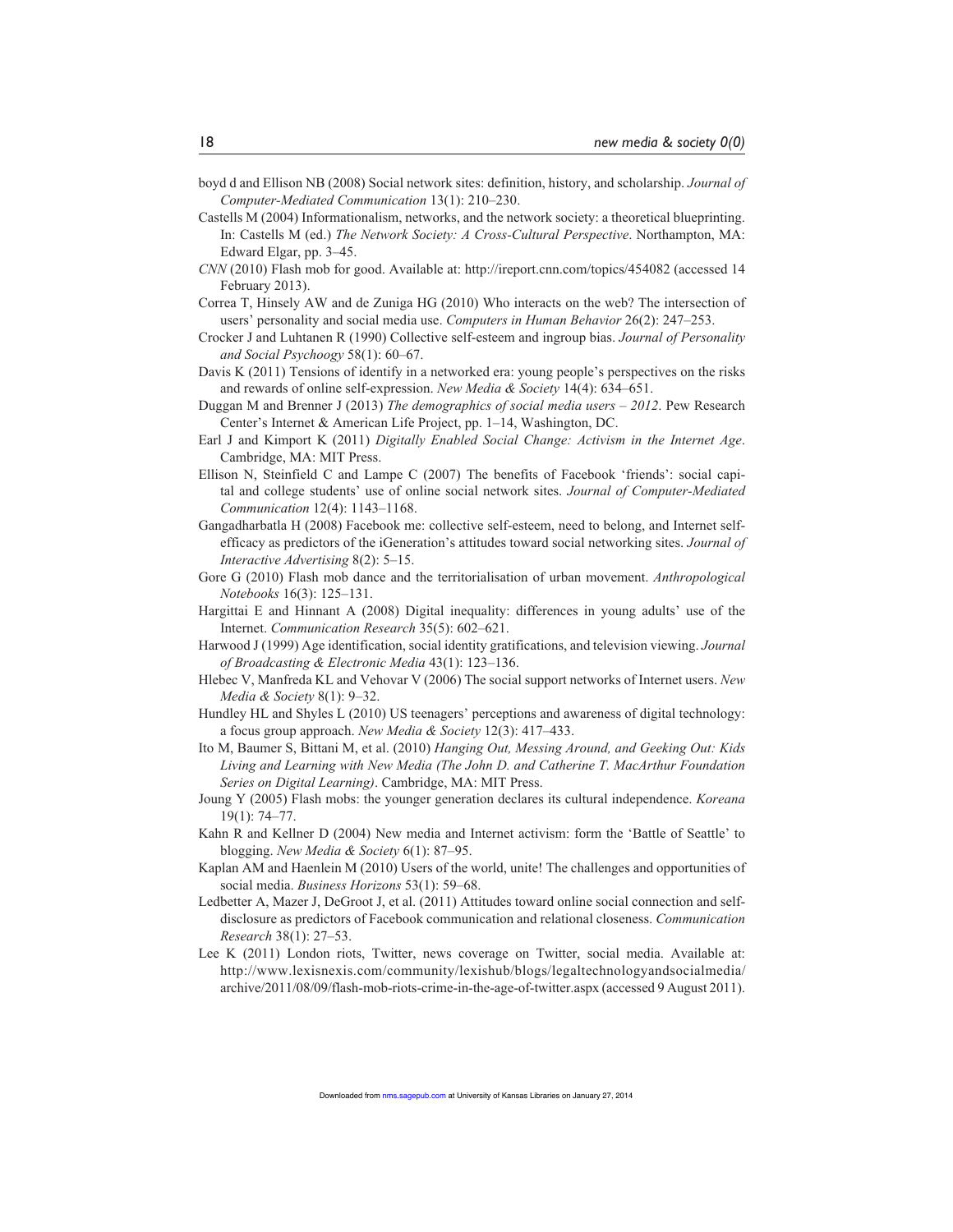- Lenhart A (2012) *Teens & online video*. Pew Research Center's Internet & American Life Project, pp. 1–13, Washington, DC.
- Lenhart A, Madden M, Smith A, et al. (2011) *Teens, kindness and cruelty on social network sites*. Pew Research Center's Internet & American Life Project, pp. 1–86, Washington, DC.
- Lenhart A, Purcell K, Smith A, et al. (2010) Social media & mobile Internet use among teens and young adults. Pew Internet & American Life Project, pp. 1–37, Washington DC.
- Li C and Bernoff J (2008) *Groundswell: Winning in a World Transformed by Social Technologies*. Boston, MA: Harvard Business Press.
- Madden M, Lenhart A, Duggan M, et al. (2013) Teens and technology 2013. Pew Research Center's Internet & American Life Project, Washington, DC.
- Molnar V (2009) Reframing public space through digital mobilization: the case of flash mobs. Paper presented at the American Sociological Association annual meeting, San Francisco, CA, August 7–11.
- Palfrey J and Gasser U (2008) *Born Digital: Understanding the First Generation of Digital Natives*. New York: Basic Books.
- Pardun CJ, L'Engle KL and Brown JD (2009) Linking exposure to outcomes: early adolescents' consumption of sexual content in six media. *Mass Communication and Society* 8(2): 75–91.
- Pelling E and White K (2009) The theory of planned behavior applied to young people's use of social networking web sites. *CyberPsychology & Behavior* 12(6): 755–759.
- Pickard VW (2008) Cooptation and cooperation: institutional exemplars of democratic Internet technology. *New Media & Society* 10(4): 625–645.
- Purcell K (2012) Teens 2012: truth, trends, and myths about teen online behavior. In: *ACT enrollment planners annual conference*, Chicago, July.
- Quintelier E and Hooghe M (2011) Television and political participation among adolescents: the impact of television viewing, entertainment and information preferences. *Mass Communication and Society* 14(5): 620–642.
- Rheingold H (2002) *Smart Mobs*: *The Next Social Revolution*. Cambridge, Mass: Perseus.
- Seo H and Thorson S (2012) Networks of networks: changing patterns in country bandwidth and centrality in global information infrastructure, 2002-2010. *Journal of Communication* 62(2): 345–358.
- Solecki S and Goldschmidt K (2011) Adolescents texting and twittering: the flash mob phenomena. *Journal of Pediatric Nursing* 26(2): 167–169.
- Solis B (2011) *Engage: The Complete Guide to Brands and Businesses to Build, Cultivate, and Measure Success in the New Web*. Hoboken, NJ: John Wiley & Sons, Inc.
- Tajfel H (1981) *Human groups and social categories*. Cambridge: Cambridge University Press.
- Valenzuela S, Park N and Kee KF (2009) Is there social capital in a social network site? Facebook use and college students' life satisfaction, trust, and participation. *Journal of Computer-Mediated Communication* 14(4): 875–901.
- Valkenburg PM and Peter J (2008) Adolescents' identity experiments on the Internet: consequences for social competence and self-concept unity. *Communication Research* 35(2): 208–231.
- Wasik B (2011) #Riot: self-organized, hyper-networked revolts coming to a city near you. *Wired Magazine*. Available at: http://www.wired.com/magazine/2011/12/ff\_riots/ (accessed 16 December 2011).
- YouTube Statistics (2013) Retrieved from http://www.youtube.com/yt/press/statistics.html.
- Zeitz KM, Tan HM and Zeitz CJ (2009) Crowd behavior at mass gatherings: a literature review. *Prehospital and Disaster Medicine* 24(1): 32–38.
- Zullig KJ, Teoli DA and Valois RF (2011) Evaluating brief measure of social self-efficacy among U.S. adolescents. *Psychological Reports* 109(3): 907–920.